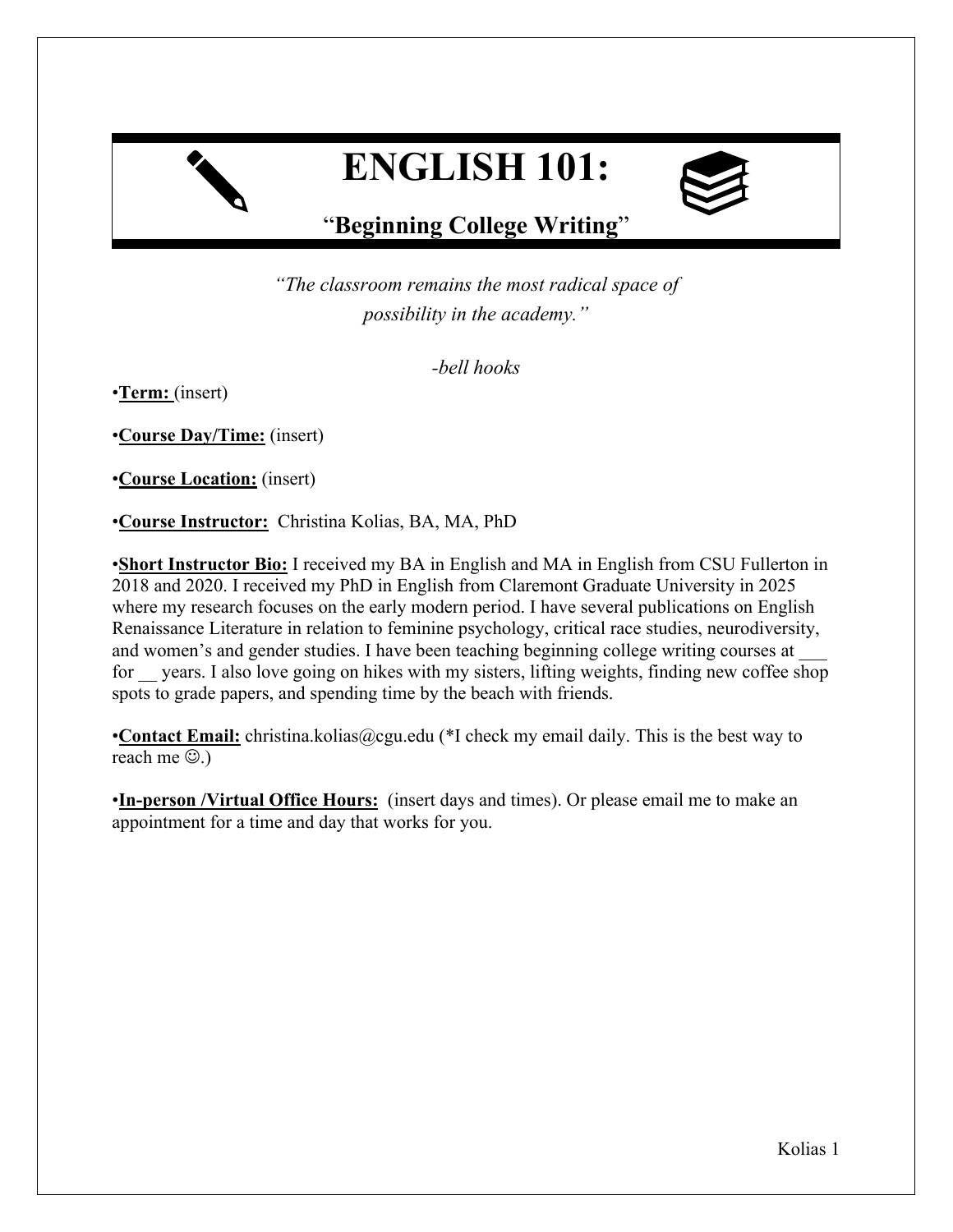## **COURSE INFORMATION:**

#### •**Credit Units:** (insert)

•**Course Description: "**Beginning College Writing" will help you develop the skills necessary for meaningful writing, not only in college, but in the professional, civic, and personal parts of your lives. This course is designed to develop general reading, writing, and critical thinking skills that you can apply in different kinds of writing situations, while building your experience and confidence to critically interpret and respond to multiple genres and modes of textual and visual presentation. You will examine the processes and effective strategies that writers can follow to create and produce effective texts. Through varied readings and engagement with writing and argument across and outside of academia, we will be better equipped to understand and adopt the various genres of writing we can possibly encounter in our studies and in the workplace. While writing is a cognitive activity, it is a social act as well. Not only will you have a variety of opportunities to read and to write our own work, but you will have the chance to share your writing with peers and collaborate with your peers. The late great bell hooks once wrote in *Remembered Rapture : The Writer at Work*, "Writers will always censor their work to push it in the direction that will ensure it will receive acclaim." This course is not one of censorship, but deep self-reflection, belonging, and community where we can all find our voice, on paper and the world beyond.

•**Student Learning Outcomes (SLOs):** In addition to mastery subject matter, you will be able to accomplish the following outcomes upon your completion of English 101, "Beginning College Writing":

- 1) You will be able to value writing as a process, both solo and collaborative, upon demonstrating an application of literary devices like persuasion, authorial voice, tone, and style, as evidenced by a Definition Essay, Literacy Narrative, Annotated Bibliography, and Final Research Paper.
- 2) You will be able to effectively review instructor feedback, as well as rewrite your own writing while generating useful peer feedback (not limited to grammar) in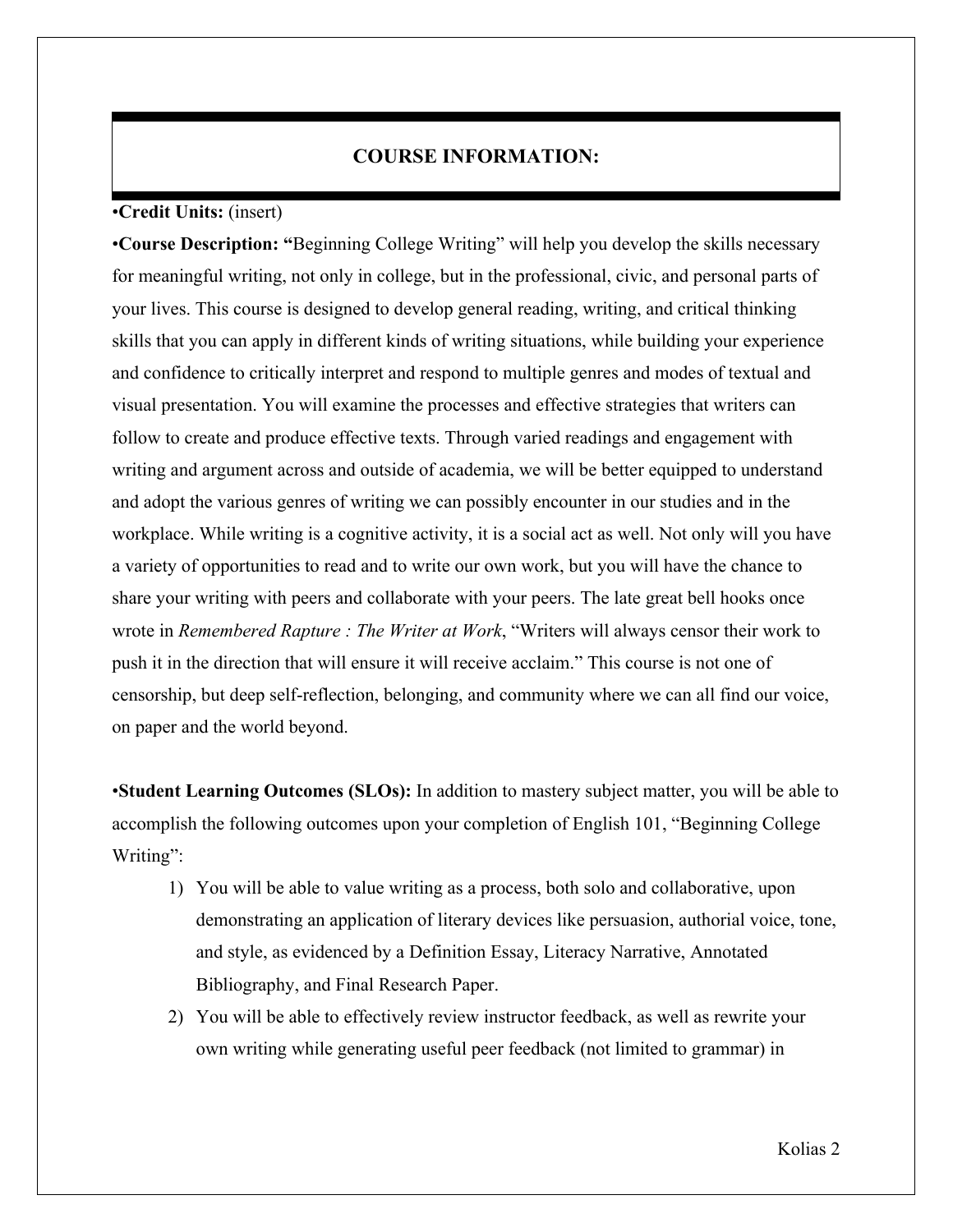response to the writing of others through the practice of collaboration and thoughtful critique that avoids polarized debate.

- 3) You will be able to apply your major's customary citation style, employ ethical citations, and evaluate information from a variety of scholastic and popular sources as evidenced by the creation of an Annotated Bibliography and Final Research Paper on a field-based topic of your choice.
- 4) You will be able to analyze and summarize a range of literary texts, digital sources, and forms of media for theme, structure, and interpretive connection to past and present social issues as evidenced by course discussions, Weekly Journals, an Annotated Bibliography, and a Final Research Paper.

•**Diversity, Equity, and Inclusion (DEI) Statement:** My philosophy of teaching is that students learn the best in environments, both in-person and virtually, that foster comfortability and heartfelt acceptance. I apply bell hooks' principles of love and belonging in the classroom to cultivate a vision of mutuality where diversity, equity, and inclusion are not wishful thinking, but an active and everyday practice. My hope is to create a classroom culture that is productive over destructive. I aim to cultivate an unwavering love and dedication to equitable outcomes, inclusive practices, and recognizing the critical dialogue surrounding the intersections of diversity, equity, and inclusion in my teaching scope.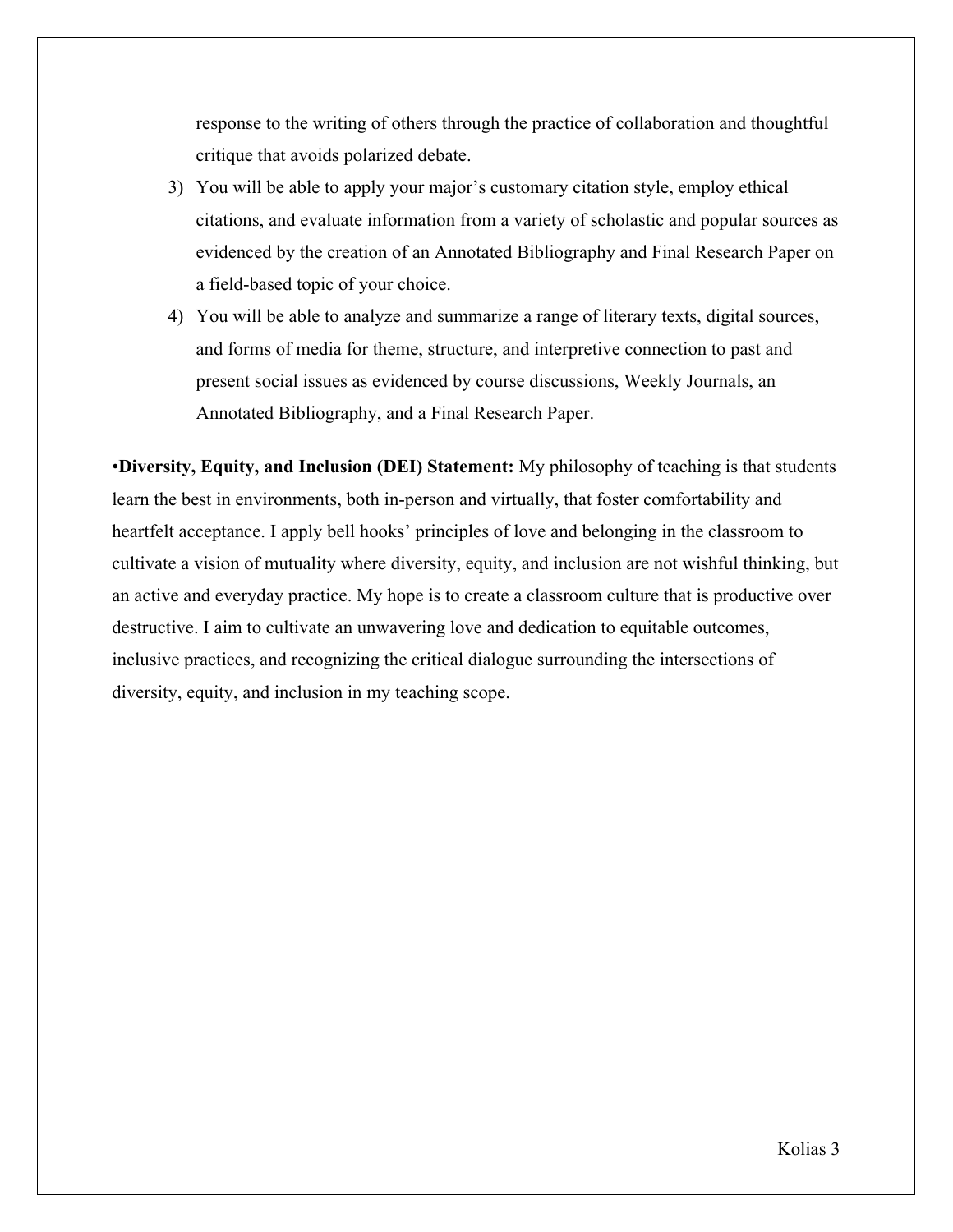# **COURSE MATERIALS:**

•*The Norton Field Guide to Writing: with Handbook, MLA 2021 and APA 2020 Update Edition (Fifth Edition);* ISBN: 978-0393885736

• Recommended website for discounted books: https://www.thriftbooks.com/w/thenorton-field-guide-to-writing-with-handbook-second-edition\_richard-bullock\_francineweinberg/837797/item/35333528/?gclid=EAIaIQobChMItJmAwuyM9gIVShmtBh2XlgHcEAQ YASABEgLPQ\_D\_BwE#idiq=35333528&edition=20543820

•In light of the COVID-19 pandemic, I wanted to make your purchasing of texts minimal. You are only required to purchase one text for this course. An e-book or hard copy will suffice. I recommend purchasing the fifth edition to make sure assigned pages for homework match the course outline.

•The remaining material will be posted on Canvas as a .pdf file or as URL links under the specific week's modules.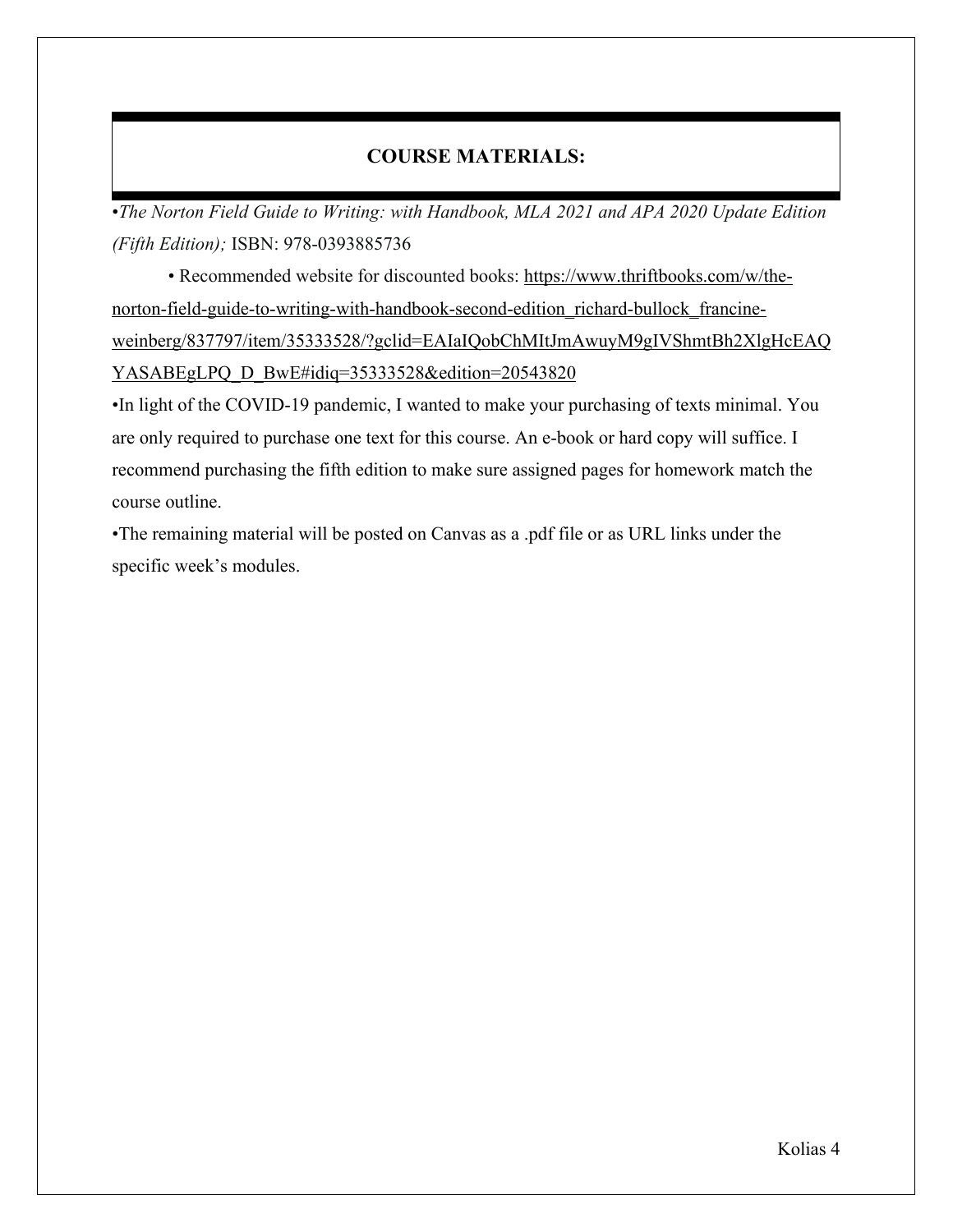# **COURSE GRADING PLAN:**

| <b>Class Element</b>                                                                                                      | <b>Points Allocated</b> | % Allocated                     |
|---------------------------------------------------------------------------------------------------------------------------|-------------------------|---------------------------------|
| Weekly Journals (10 total)                                                                                                | 50 points               | Approx. 17% of overall<br>grade |
| Definition Essay $(3+)$ pages)                                                                                            | 50 points               | Approx. 17% of overall<br>grade |
| Literacy Narrative (4+pages)                                                                                              | 50 points               | Approx. 17% of overall<br>grade |
| Three In-Class Peer Review<br>Sessions<br>(for your Definition Essay,<br>Literacy Narrative, and Final<br>Research Paper) | 50 points               | Approx. 17% of overall<br>grade |
| <b>Annotated Bibliography</b>                                                                                             | 50 points               | Approx. 17% of overall<br>grade |
| Final Research Paper<br>$(6+pages)$<br><i>plus</i> one-on-one conference w/<br>instructor                                 | 50 points               | Approx. 17% of overall<br>grade |
| <b>TOTAL:</b>                                                                                                             | 300 points              | 100%                            |

# **COURSE GRADING SCALE:**

| Percentage | Letter<br>Grade | Percentage | Letter<br>Grade |
|------------|-----------------|------------|-----------------|
| 98-100%    | $A+$            | 77-79%     | $C+$            |
| 92-97%     | A               | 73-76%     | $\mathcal{C}$   |
| 89-91%     | $A -$           | 70-72%     | $C-$            |
| 87-88%     | $B+$            | 67-69%     | $D+$            |
| 83-86%     | B               | 63-66%     | D               |
| 80-82%     | B-              | $60 - 62%$ | $D-$            |
|            |                 | $0-59%$    | F               |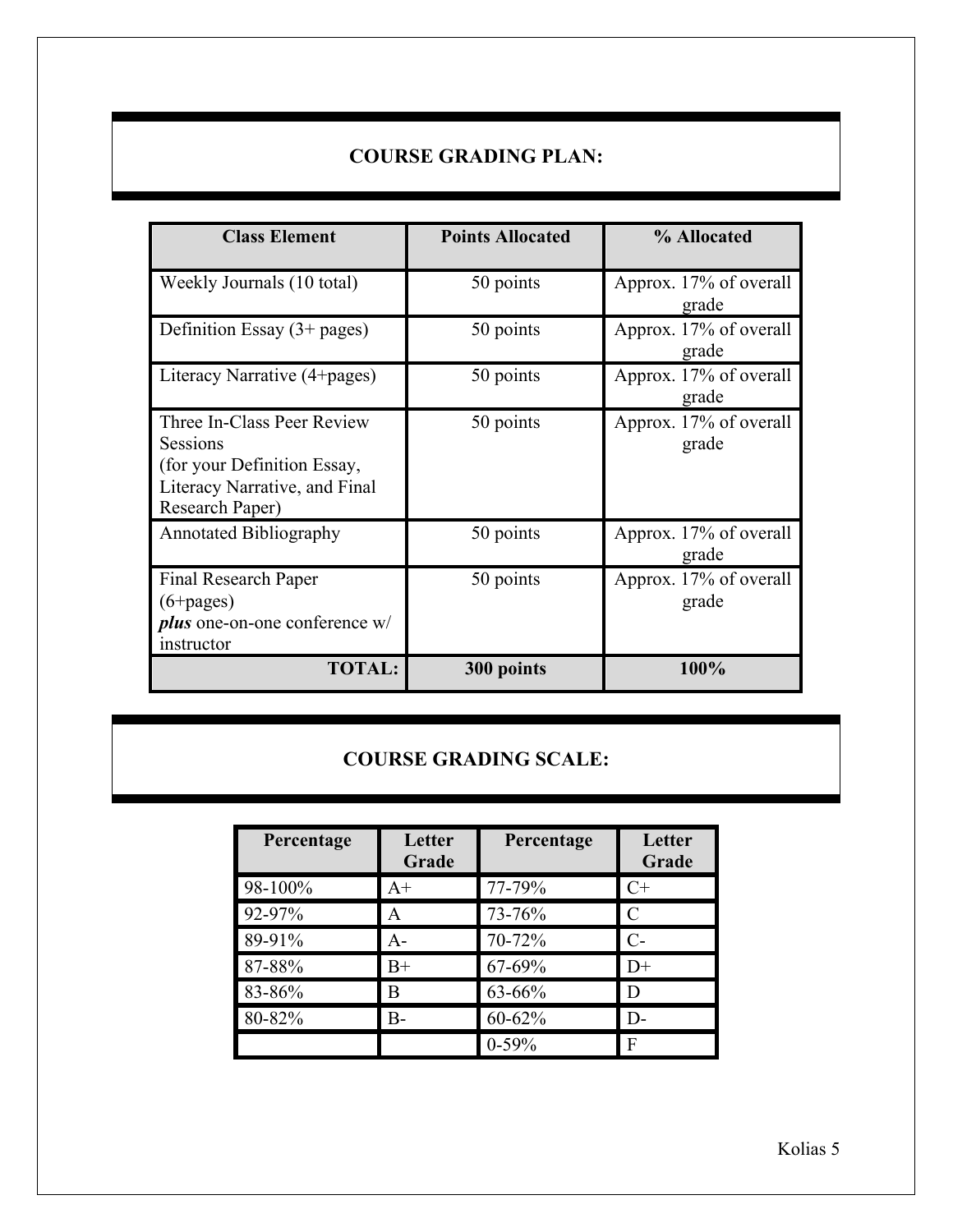## **MAJOR COURSE ASSIGNMENTS:**

•**Weekly Reading Journals:** You will write **ten**, one-page, double-spaced reading journal entries throughout the semester. Your journals are informal responses to the day's reading/assignment and the topics are open. You can type your journals or write them by hand. If you write them by hand, you need to scan a copy and upload it to Canvas. You are also more than welcome to utilize different forms of media to create a journal. For example, you can use tools like GitMind or Canva. I encourage you to be as creative as possible and choose whichever option allows you to critically think and express your thoughts, ideas, and inquiries the best. I will specify certain days where journals are not required. Each journal entry should include at least one discussion question or insight that you would like to share with me or the class. Journals are due (insert day of week) by (insert time) on Canvas before class. \*You will receive full credit if you turn in the assignment on time before class, meet the minimum writing length, and include one discussion question or insight. Refer to Canvas for full instructions.

•**Definition Essay:** In this introductory course essay, I am asking you to self-reflect on a simple word: *LOVE*. Love is a convoluted term and it continues to be defined and redefined in our culture. I want you to define "love" in your own words. What does *love* to mean to you? Dig deep. Is it defined through a person in your life? Is it a hobby? Is it your job? Is it your faith? Is it a song? Is it a book? Is it a movie? Is it a sport? Do not simply state a textbook definition of love. You can use one to start with as context, but explain what love is in your own words and provide examples. You will draft a clear, well-worded, and insightful thesis that states your definition of "love." Your paper must be a minimum of 3 full pages. Final drafts are due on (insert date) by (insert time) on Canvas. \*Grades are based on your ability to address the writing prompt with a clear thesis, paragraph development/organization/evidence, citation format, and overall tone/style. Refer to Canvas for full instructions.

•**Literacy Narrative:** Considering this is a course on reading and writing, I want you to reflect on your own journey to "literacy." In this essay, you can explore the joys and/or difficulties you have experienced with language while learning to read and write. What is your first memory of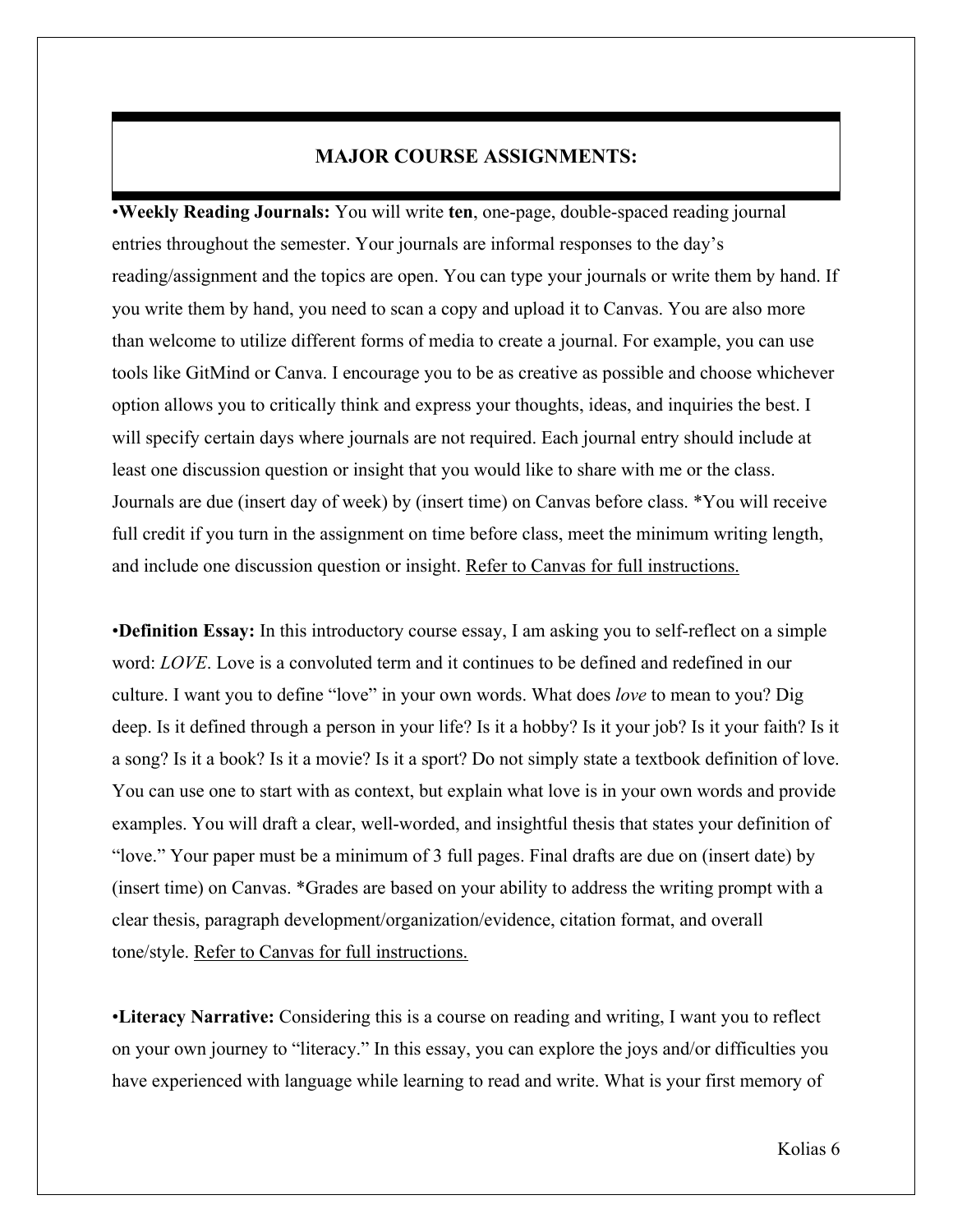reading and writing? Did it come easy to you? Did you struggle? Fundamentally, how did arrive at this point to be the scholar you are today? This is a chance to trace your roots and patterns to literacy, reflect on how far you have grown (and will continue to grow in this class) in your writing and reading identity, while also acknowledging literacy as a mode of social division. Your paper must be a minimum of 4 full pages. Final drafts are due on (insert date) by (insert time) on Canvas. \*Grades are based on your ability to address the writing prompt with a clear thesis, paragraph development/ organization/ evidence, citation format, and overall tone/style. Refer to Canvas for full instructions.

•**Three Peer Review In-Class Sessions:** You are required to participate in 3 in-class Peer Review group sessions. Your writing will be discussed in small groups. You must provide at least 2 to 4 pages of writing. You will be required to provide copies of your drafts to your writing group. It is up to your group if you want to provide hard copies or digital copies. Choose a method you all agree on. Part of becoming a well-rounded writer is learning to appreciate others' ideas and responses to our writing and then to judge the helpfulness and usefulness of others' suggestions. Even though you are graded for your participation in three peer review sessions, I expect you to put forth your best effort to give thoughtful, kind, supportive, and useful feedback for your peers' future development of their writing. This extends beyond grammar corrections. Focus on content, too! Your job is to help your peers fill in the gaps. Rubrics and/or guided questions will be provided on the day of your Peer Review sessions to make sure you walk away with tangible suggestions. \*Grades are based on a credit/no credit basis. Please make a conscious effort to be in class on these days. If something comes up, I understand. Just send me an email ahead of time and we can work it out. Refer to Canvas for full instructions.

•**Annotated Bibliography:** As undergraduate students, I want to make ensure that you are equipped with foundational tools to become better writers, researchers, and scholars. You will write an Annotated Bibliography on 5 sources relevant to your final research paper (explained below). Each entry should be formatted in MLA style (or another format you use for your major) and be followed by a paragraph in which you: identify the author's central argument(s); specify how the author develops their case; explain how the text relates to your other sources. You must use at least 5 sources. Also, please provide a one-paragraph description of your final essay topic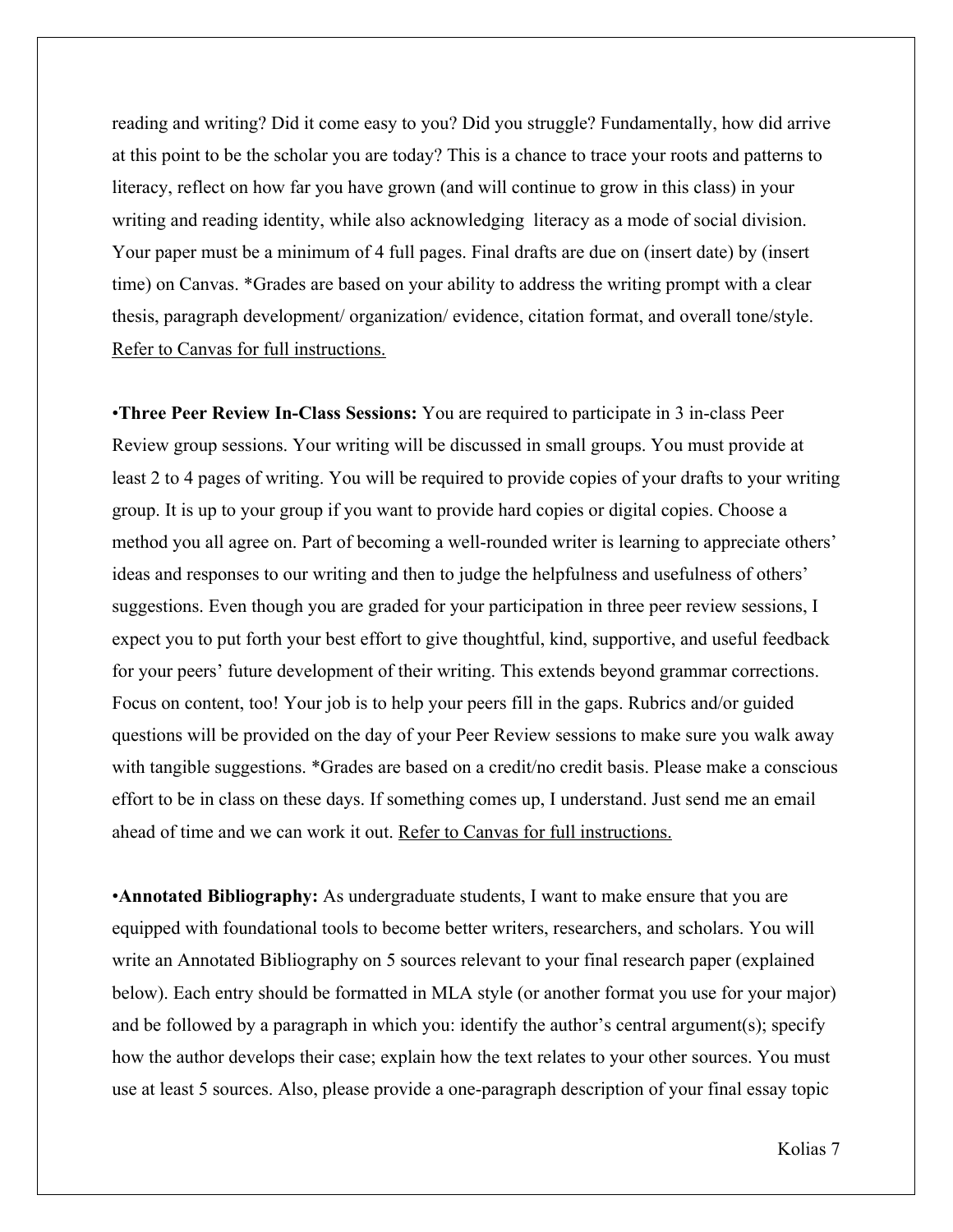to accompany your annotated bibliography. Explain how these sources will aid in your writing process. This assignment is due on (insert date) by (insert time) on Canvas. \*Grades are based on proper citation style, your use of a minimum of 5 sources related to a topic in your major, and your ability to succinctly assess the author's argument and credibility while placing them in conversation with other sources. Refer to Canvas for full instructions.

•**Final Research Paper:** Your term project will be a final research paper. Your final paper must be 6 pages with 5 scholarly sources and it will be on a social topic of your choosing that is relevant to your major. You will state a social problem, why it is a problem in your major, what causes the problem, who does the problem effect, and finally, propose a reasonable solution with a counter-argument. The basic features of an argumentative paper are 1) a well-defined issue 2) a clear thesis statement 3) reasons and supporting evidence 4) counterarguments to objections 5) appropriate tone 6) and clear organization. This assignment is due the week before finals on (insert date here) by (insert time here) on Canvas. \*Grades are based on your ability to address the writing prompt with a clear thesis, paragraph development/organization/ evidence, citation format, and overall tone/style. Refer to Canvas for full instructions.

Also, In lieu of conducting class the week of finals, I will host one-on-one conferences (in-person and/or virtual) where we will discuss final paper feedback, as well as your overall performance in the course. I will provide strengths and weaknesses in your writing for further application in your college/professional career.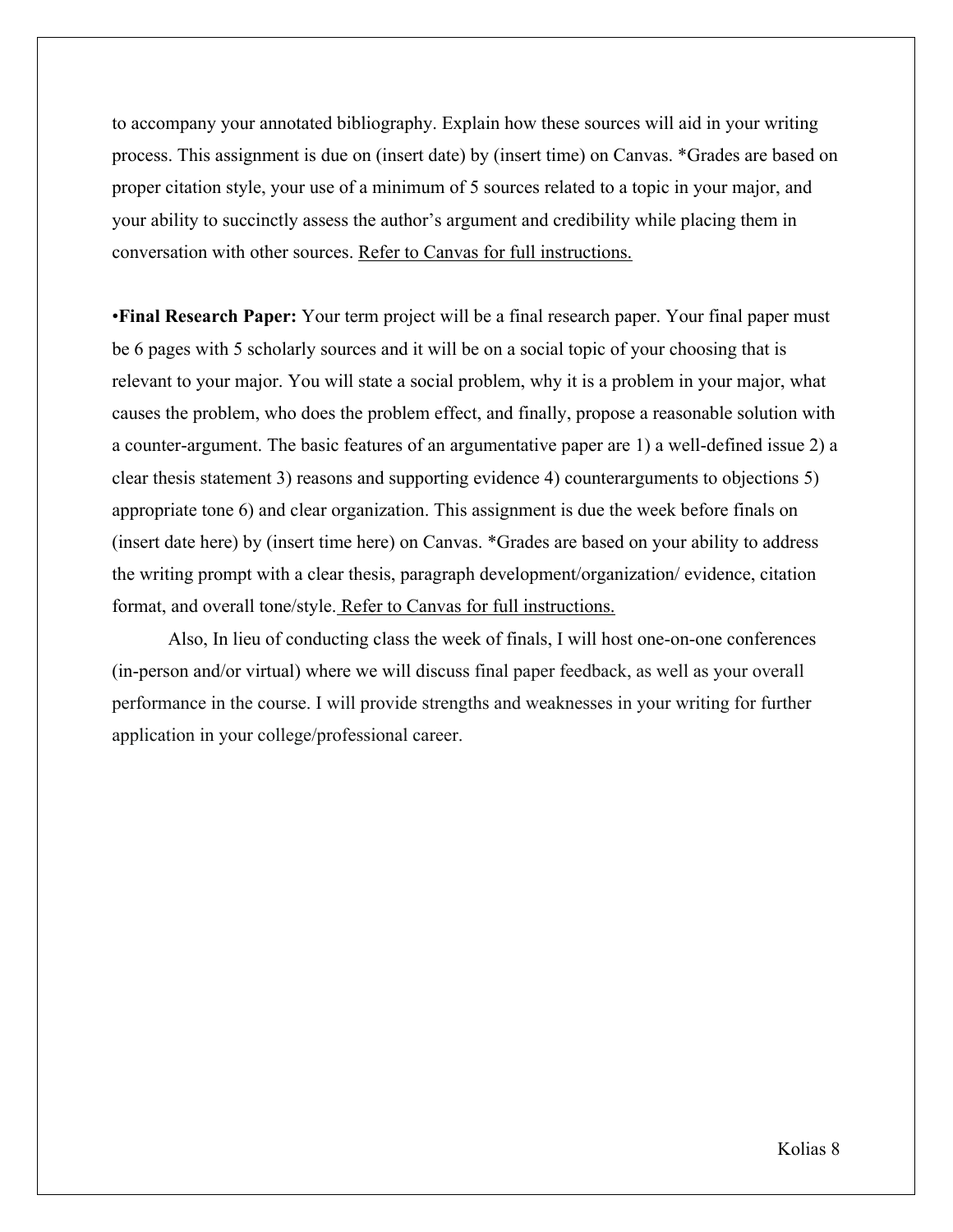### **COURSE GUIDELINES:**

•**Course Communications:** Do not hesitate to reach out at any point this semester. The best way to get in touch with me directly is through email. I will do my best to return emails within 3-5 school days (not counting weekends). If I need to make any important class announcements about assignments or course-related topics, I will send notifications through Canvas. You may adjust your settings to have Canvas messages forwarded to your university email; in turn, you may set your university email to forward to a different, preferred email account, if you wish.

• **Course Engagement:** You are not graded for how much you speak in class. Because this course is an undergraduate foundational course, active participation of all class members is much appreciated; however, I think participation and engagement take place in many forms. This is why your weekly reflection journals are an important form of engagement to show me what you are thinking and what questions you want to ask or insights you want to bring to the table. I do not expect everyone to speak every single class session. We are human. We have our off days. All I am asking is for you to make a conscious effort to keep up with the assigned readings and assignments and "participate" in any format you are most comfortable with.

• **Instructor Feedback:** I will do my best to return papers within two weeks (14 days) of submission. I supply detailed comments on every paper to further your growth as scholars, writers, and critical thinkers. I will also comment on and glance at your weekly reflections before class sessions to drive our discussions. All feedback will be supplied through Canvas.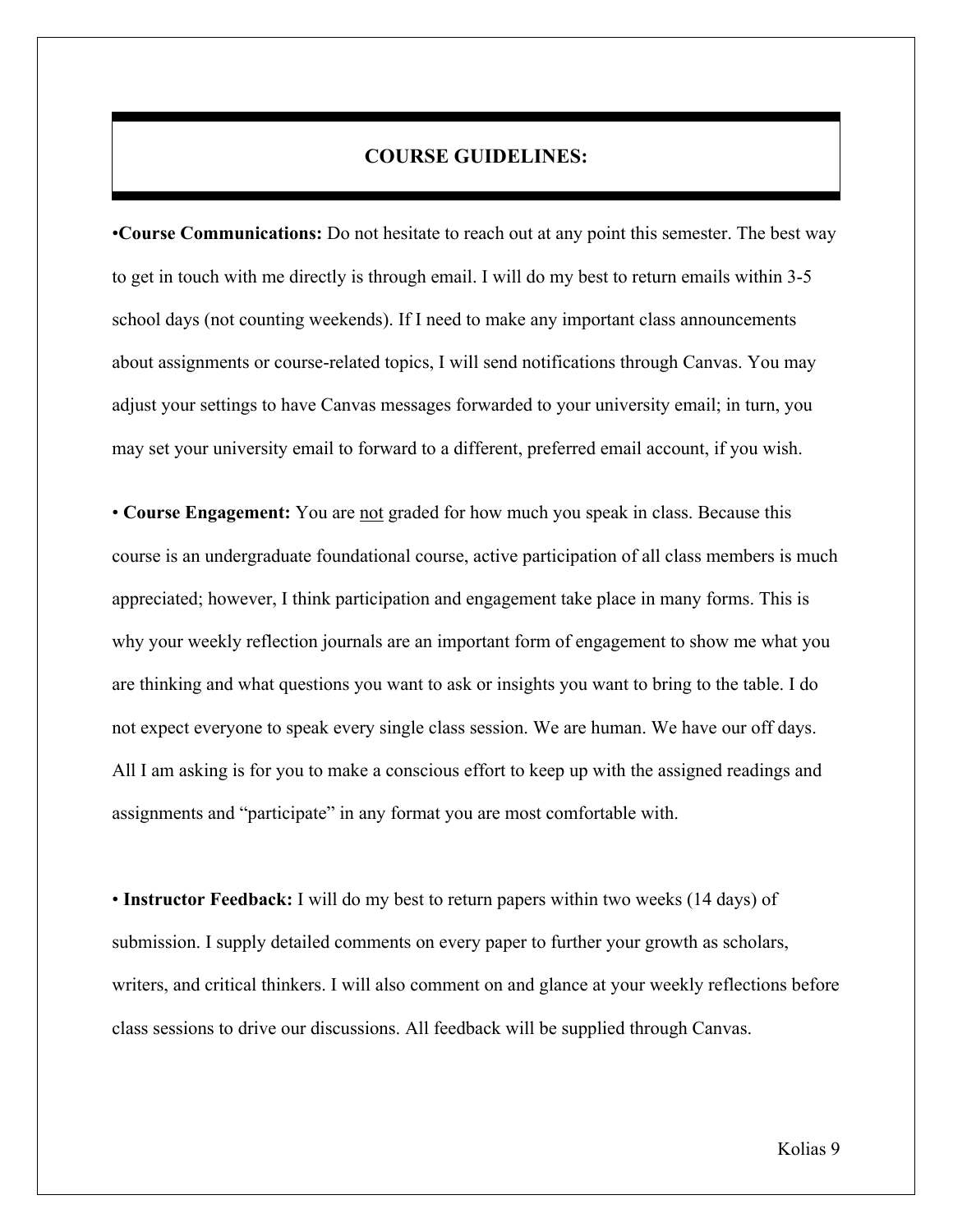• **Attendance:** It is my hope that you attend as many course sessions as you are so able. I understand things come up in life like if you run into traffic on your commute or have a family emergency. If you anticipate an upcoming absence, please do your best to email me when you can. If you miss more than three class sessions, I will reach out to you to set up a one-on-one meeting to create a success plan for the remainder of the semester. This is a non-punitive meeting. I want to make sure you have the accommodations you need to finish the semester. When in doubt, come talk to me. Additionally, as the instructor, I will do my absolute best to be in class on time. If there comes a time where something comes up and I am late, I would appreciate you waiting at least fifteen minutes for me. If I do not arrive within that time frame or if I do not communicate with you via Canvas regarding my whereabouts, you are entitled to leave.

•**Assignments/Deadlines:** All assignments in this course are equally weighted. I do not believe in having high stakes assignments. My goal is to thoughtfully create assignments across multiple modalities and forms of expression that better prepares you all as learners to benefit your futures, both in and outside academia. I understand that college is a busy time and things come up where we are not always able to meet deadlines. This is why I offer a one-week "GRACE PERIOD" for all assignments. What this means is that you will not lose points if you turn an assignment in up to seven days "late." However, this does not apply to your weekly journals or to your final paper. Final term papers must be submitted by the assigned due date to ensure I can submit grades on time to the registrar and prep for our 1-1 conferences. If you wish to use the grace period for any other assignment, please contact me in advanced via email or in office hours, so I can note that you will be turning in the assignment at a later time. I want to be accommodating by offering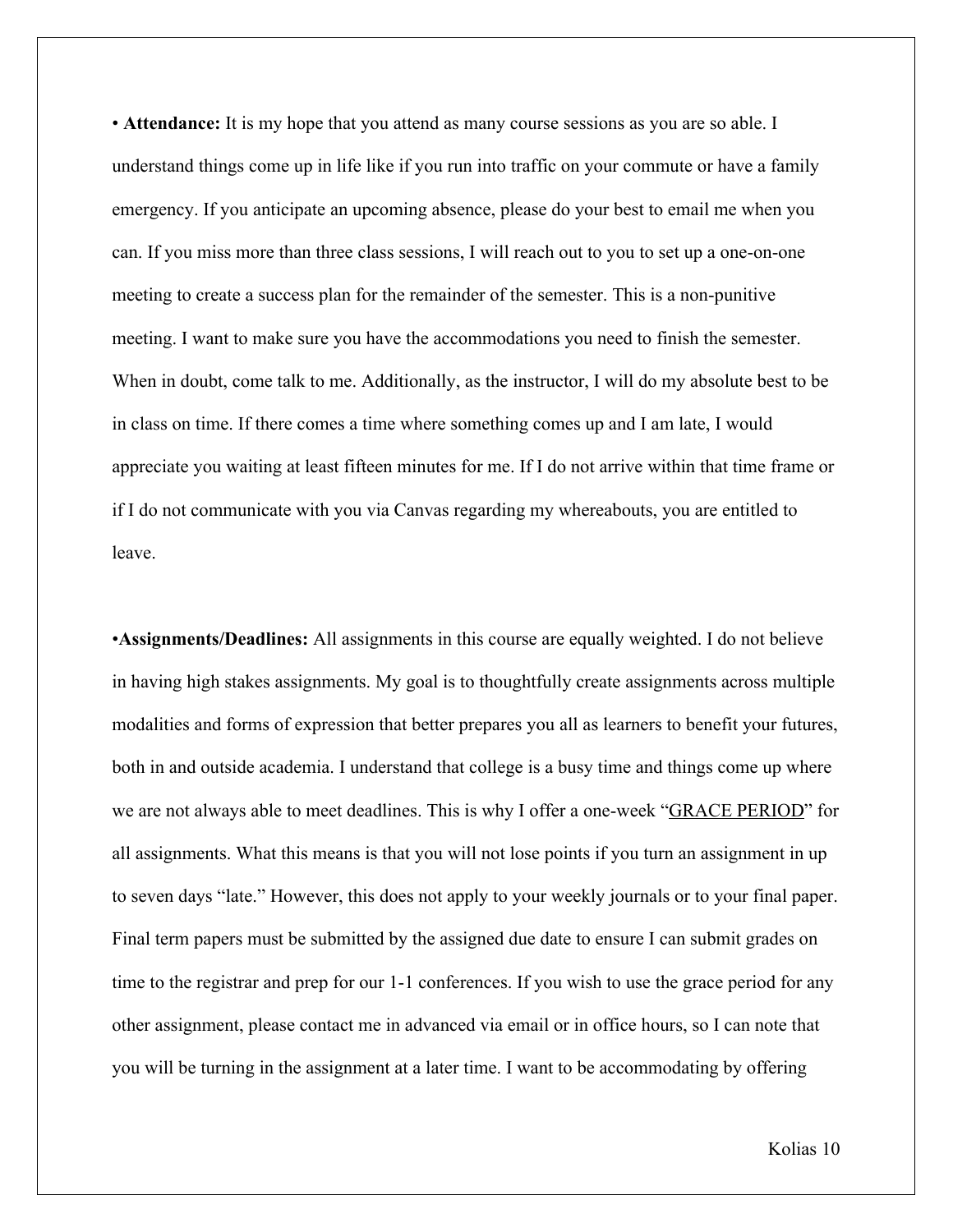stretch deadlines to allow you a range of time in which you can submit an assignment. Life happens, lose deadlines help.

•**Academic Dishonesty & Professional Ethics:** The work you complete in this course must be your own. Plagiarism will not be accepted. You must explicitly acknowledge when your work builds on someone else's ideas. If you ever have questions about drawing the line between authors' work and your own, please ask me for direction. Additional information on (insert institution's name) 's Policy and Procedures for Violations of Standards of Academic Integrity can be located at: (insert link to webpage here). The campus library and writing center have plenty of resources on academic honesty and integrity, including the following online links and tutorials: (insert link). Overall, you will recognize the difference between working *with* an author's ideas and what it means *to take from* an author's ideas. If I suspect plagiarism, I will run papers through Turn It In. Citing authors is part of academia, but you will learn how to do so ethically in this course. For more information on policies and procedures, visit: (insert link).

**•Dis/Ability and Neurodivergence Support:** If you have a dis/ability or identify as a neurodivergent person and believe you may need an accommodation such as materials in an alternate format, preferential seating, sign language interpreting, real-time captioning, access to assistive technology, and/or test accommodations, per the Americans with Disabilities Act or Section 504 of the Rehabilitation Act, please contact (insert name) at (insert email) or call (insert phone). Please feel free to discuss your needs with me as well, and I am happy to provide you with accommodations. All students with disabilities will be accommodated. For more information, visit: (insert link).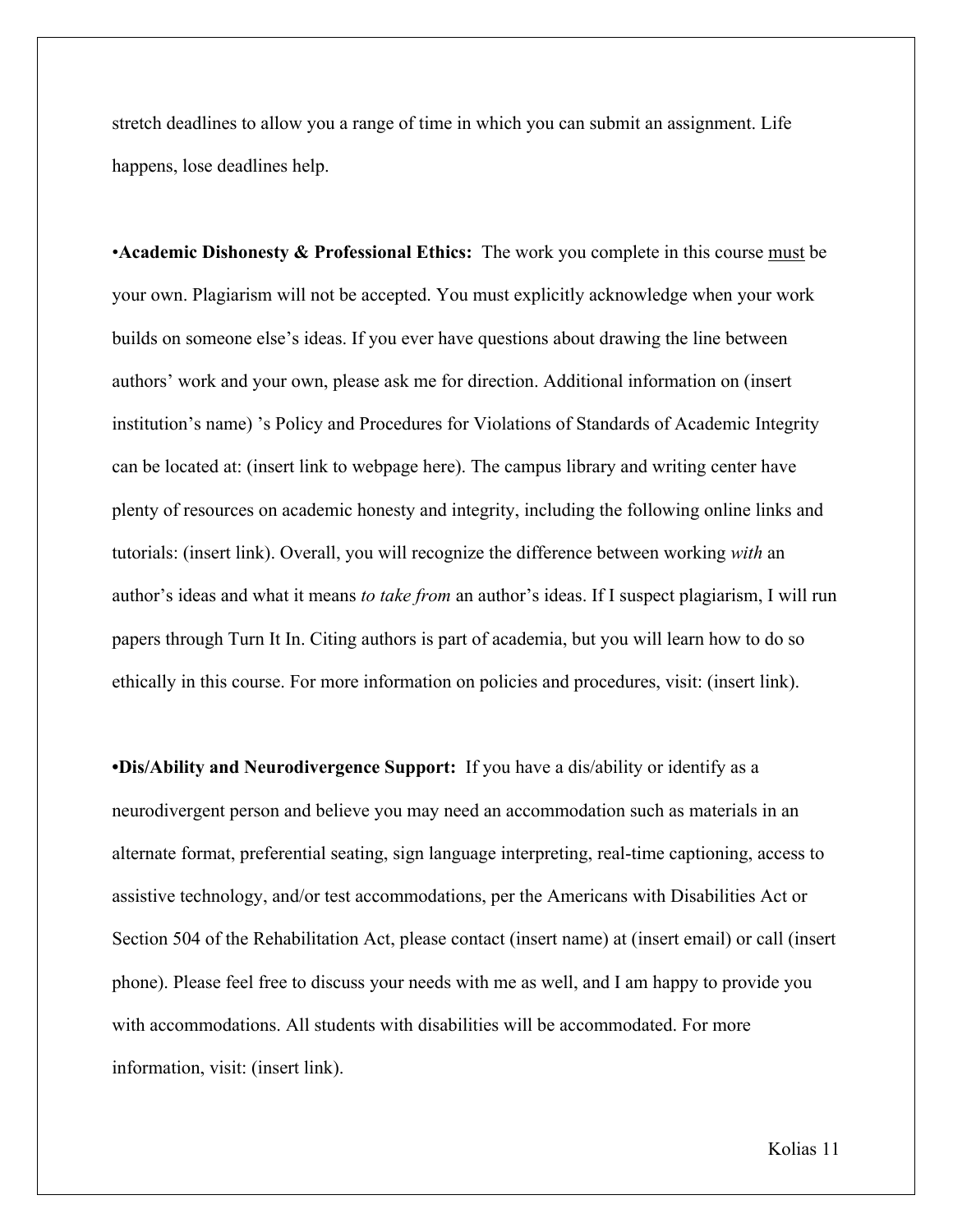•**Technology:** In class you are allowed to use laptops, kindles, tablets, or any other academicrelated device that will assist your learning process. You are allowed to use technology of your choice, but make sure you are present and not disruptive. If you need to take a phone call or text, you are more than welcome to step outside.

•**Well-Being:** Burnout happens very often in college. I want to emphasize that taking time for self-care is *not* selfish. Make sure you are getting enough sleep, eating well, monitoring physical and mental health, and trying your best to obtain a work/life balance. College is not always about homework and assignments. Take some time to enjoy the journey, too.

•**Food and Drink:** You are more than welcome to eat or drink during class. Make sure all items have lids to prevent spilling. All I ask is you leave the space the way you received it.

•**Extra Credit:** There will be no extra credit offered in this course.

•**Recordings:** To ensure a safe learning space while considering privacy concerns, I will not be recording course sessions if we happen to be in a virtual environment for the session. If you are absent, speak to a classmate or me to see what you missed.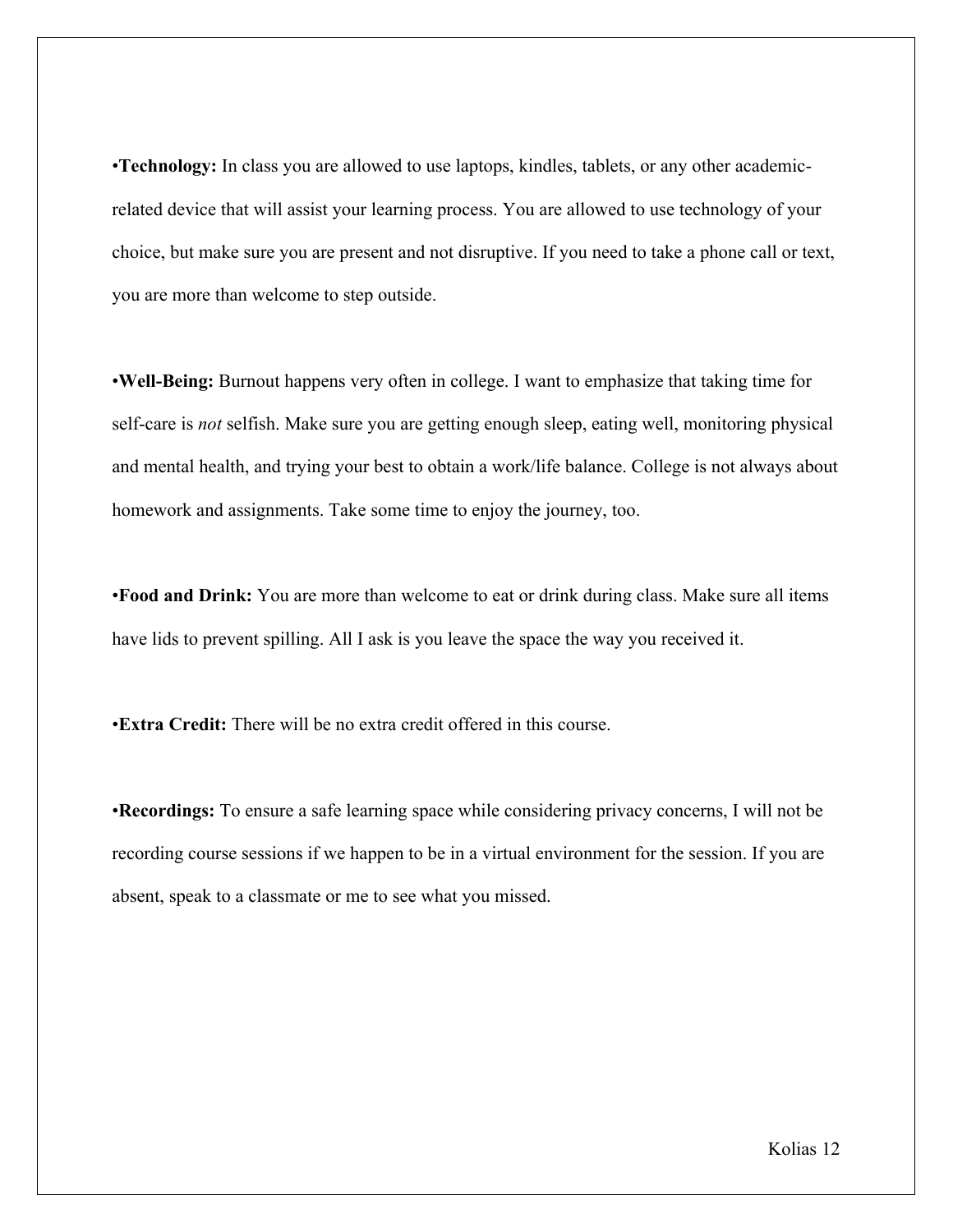# **LEARNING SUPPORT RESOURCES:**

**• Library:** The campus library can assist you in your pursuit, discovery, and creation of knowledge, as well as intellectual and global engagement. For more information, visit: (insert link).

**• Writing Center**: The Writing Center offers all registered students the opportunity to receive writing assistant. In one-on-one tutorials, you can work with a tutor to proofread and/or create specific assignments, as well as improve your overall writing skills. You can expect to engage in conversations about your assigned topics, the thesis of your writing, ways to organize and develop ideas, or how to improve sentence structure and mechanics to convey the intended meaning of your writing. The Writing Center exists to help you during any phase of your writing process. The Writing Center is located at (insert building). You can contact them via phone at (insert phone) or via email at (insert email) to make an appointment. For more information, visit: (insert link).

**• Office of Information Technology (OIT) :** OIT provides strategic technology solutions with a 24-7 Help Desk, as well as assistance on things like email, wireless connectivity, web conferencing platforms, Canvas, equipment check-out, etc…Do not forget that all current students, faculty, and staff get free access to Office 365. For more information, visit: (insert link). I also recommend using a bibliographic tool to keep track of your research. Zotero is a good source and free to students: https://www.zotero.org .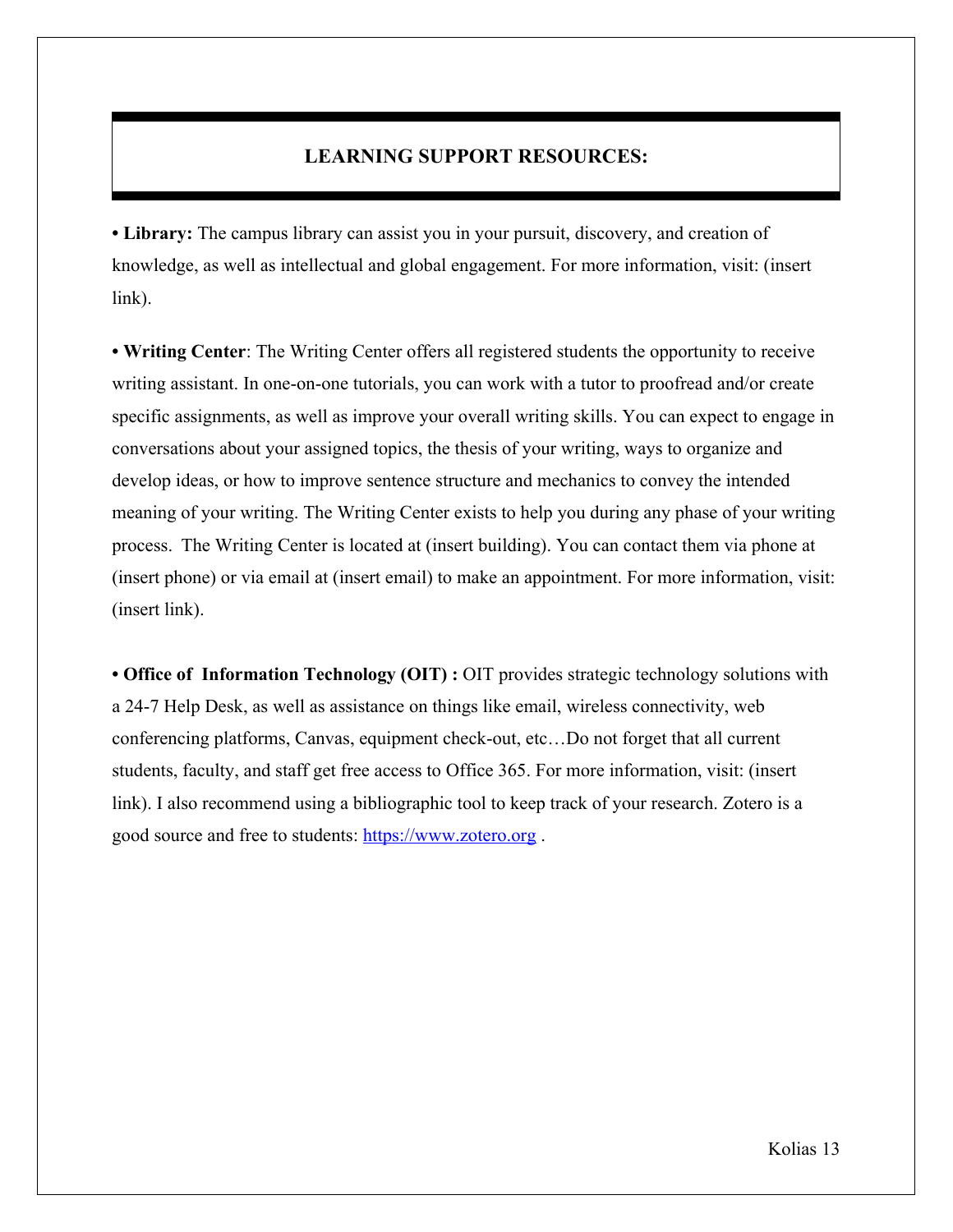## **PERSONAL & PROFESSIONAL RESOURCES:**

**• Career Center:** The Career Center can help you discover and/or refine your career vision, develop a career planning timeline, prepare for interviews and salary negotiation in addition to helping you craft strong application documents. Schedule an appointment with the Career Center through (insert link). For more information, visit: (insert link).

**• Medical/Health Services:** Our campus offers health insurance plans. For more information, visit: (insert link).

**• Mental Health & Counseling:** College is hard. Your sense of well-being and positive mental health is important in helping you juggle many different roles and responsibilities. However, it is normal to feel overwhelmed and anxious. If you ever find yourself struggling, there is power in seeking out resources and asking for help. Monsour Counseling and Psychological Services (MCAPS) is committed to promoting psychological wellness for all students on campus. Our well-trained team of professionals offer goal-oriented support for a range of services in a confidential and safe environment. For more information, visit: (insert link).

**• Title IX Accommodations:** As students, you all have a right to study in a safe atmosphere free of sexual violence, harassment, bias and discrimination. Title IX protects individuals from sex and gender discrimination, including sexual harassment, sexual assault, dating violence, domestic violence, and stalking. Should you wish to report an incident, call (insert individual) (insert phone) or email (insert email). Additionally, if I learn of any potential violation of our gender-based misconduct policy (rape, sexual assault, dating violence, domestic violence, or stalking) by any means, as a mandated reporter, I am not only committed to anti-discrimination and anti-harassment, but I am required to notify the campus Title IX Coordinator (insert name if applicable) of any misconduct. For more information, visit: (insert link).

**• Community Groups:** I encourage you to get involved with campus organizations, clubs , and/or peer mentor programs that provide you with the opportunity to engage with like-minded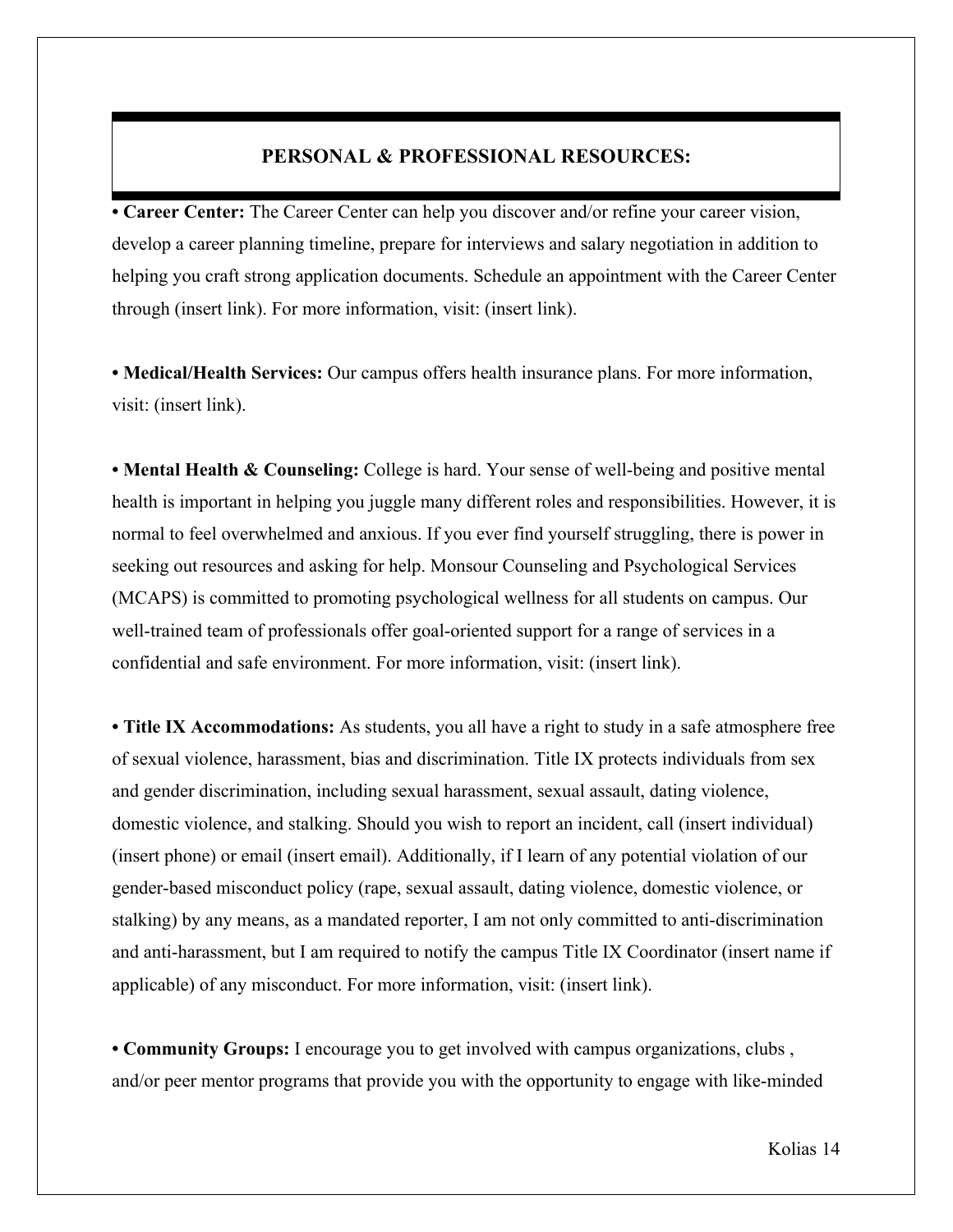people outside of the classroom. Cultivating an inclusive community is a vital part of enriching your college experience, both personally and professionally. For more information, visit: (insert link/s).

**• Campus Security:** If you are in an emergency on campus, dial 9-1-1, or contact campus safety by dialing (insert phone). Emergency phones are located on campus that directly connect you to campus safety services at any time. Safety escort services can be used any time by dialing the following extension (insert here). Information on parking and vehicle/bicycle registration can also be found on (insert link). For more information, visit: (insert link).

**• LGBTQ+ Resources:** The campus center embraces intersectionality and serves the lesbian, gay, bisexual, transgender, queer, questioning, asexual, omnisexual, and pansexual communities, as well as allies. For more information, visit: (insert link).

**• Dis/Ability Support:** If you have a dis/ability and believe you may need an accommodation such as materials in an alternate format, preferential seating, sign language interpreting, real-time captioning, access to assistive technology, and/or test accommodations, per the Americans with Disabilities Act or Section 504 of the Rehabilitation Act, please contact (insert name) at (insert email) or call (insert phone). Please feel free to discuss your needs with me as well, and I am happy to provide you with accommodations. All students with disabilities will be accommodated. For more information, visit: (insert link).

**• COVID-19 Resources:** The university has several resources for students to use to help with hardships caused by the COVID-19 pandemic. Some examples include Food Assistance, Childcare, Housing, etc… For more information, visit: (insert link).

**• Financial Aid:** In college, it is important to explore your financial aid options to finance your undergraduate education as much as you can to ease the burden of college debt. For more information, visit: (insert link).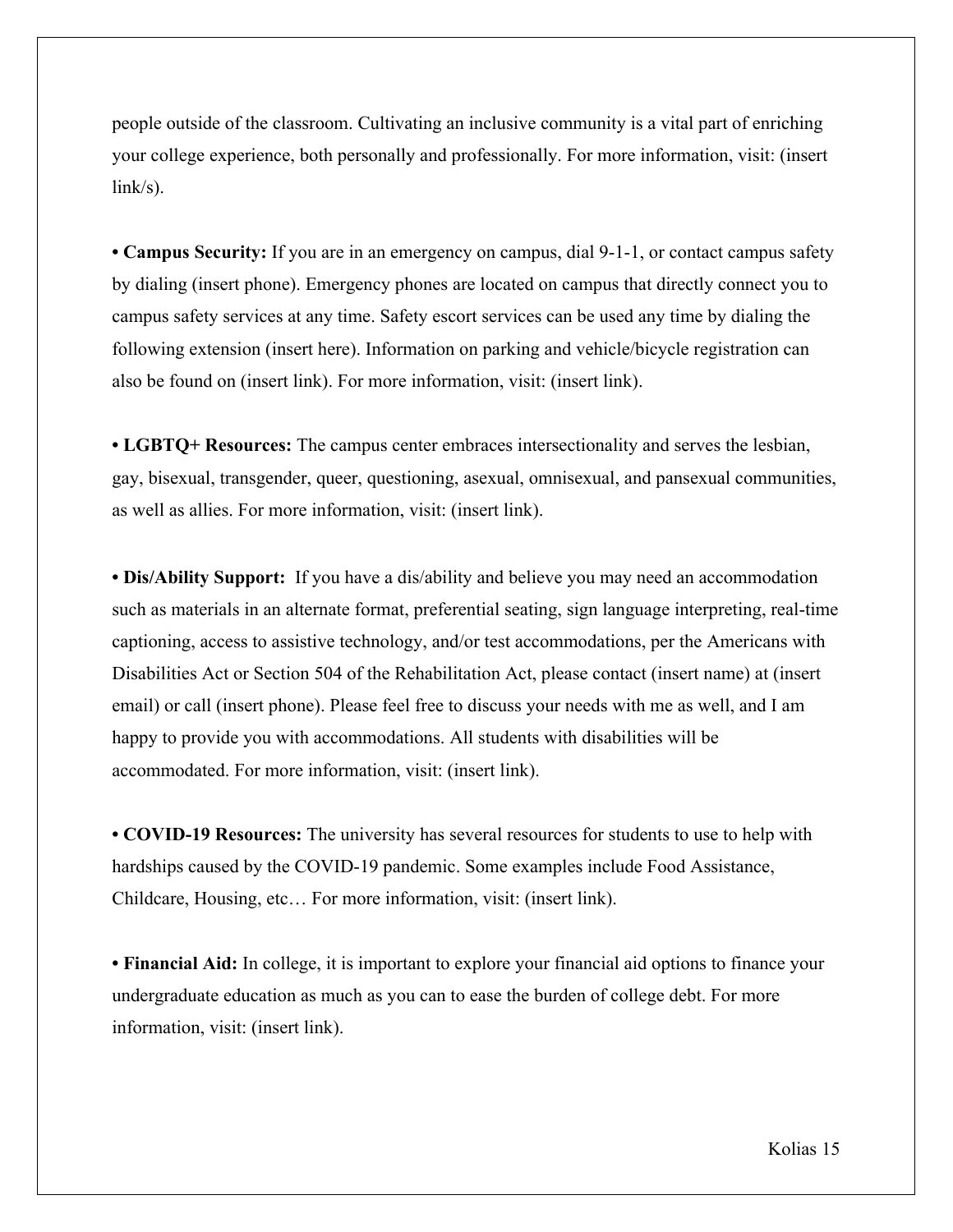**• Emergency Protocols:** If taking in-person courses, students should be aware of what needs to be done in the case of an emergency, such as an earthquake, a fire, or other disasters, natural or otherwise. Be sure to take a look at the campus preparedness website for safety communications. For more information, visit: (insert link).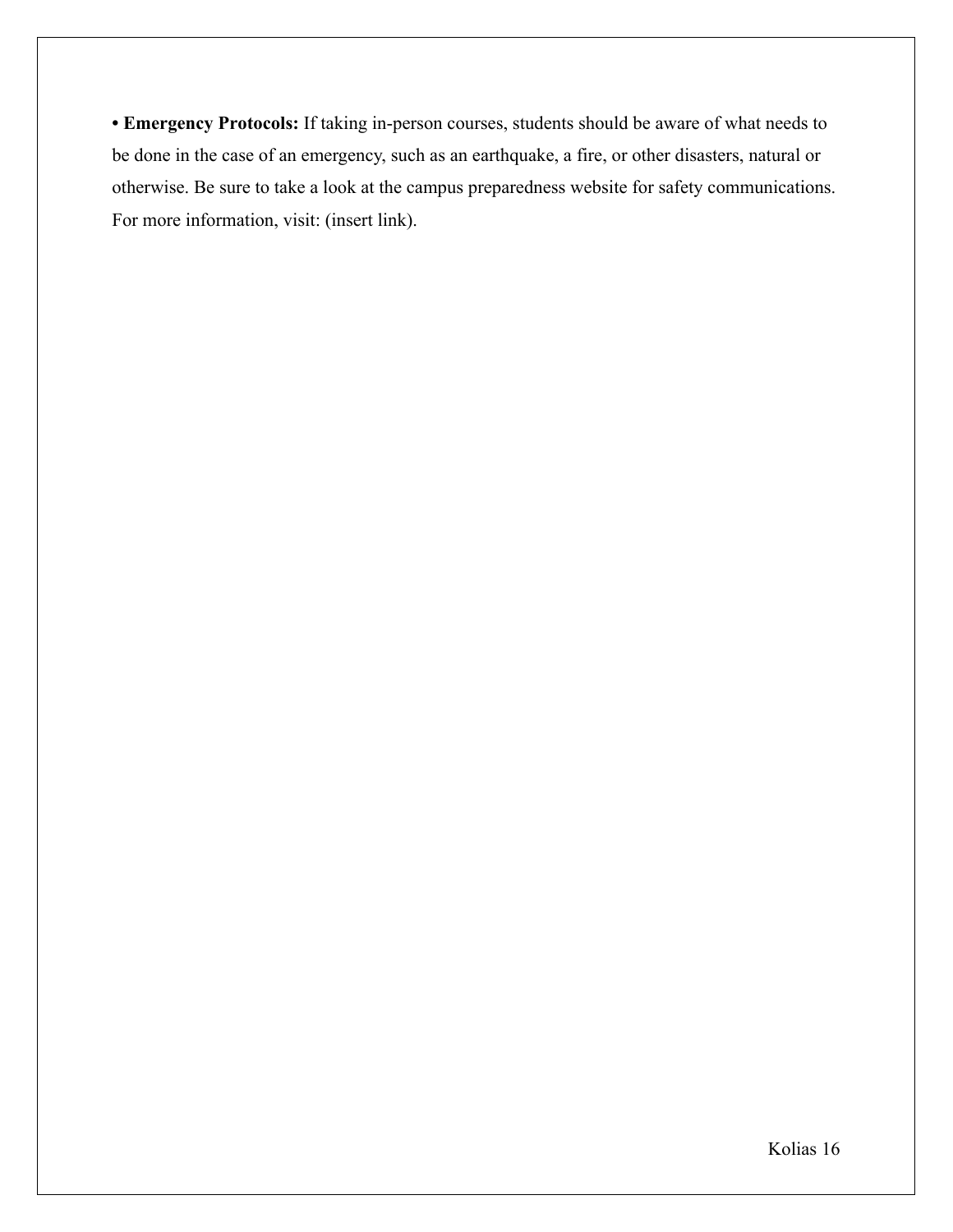# **COURSE SCHEDULE:**

• *Side note 1*: I reserve the right to make changes that may include cutting/adding assignments

and/or modifying activities in this course schedule when needed.

• *Side note 2:* If you see this **"©"** symbol next to an assignment or source, that means you will find .**pdf** or **.docx** copies for download on Canvas.

• *Side note 3:* All of the readings *must* be read in preparation for the class date listed in the center column

as "Session Focus & Preparation." Note any items you must read and/or bring to class.

| DATE/<br><b>SESSION</b> | <b>SESSION FOCUS &amp;</b><br><b>PREPARATION</b>                                                                                                                                                                                                                                                                       | <b>ASSIGNMENTS DUE</b>                                                                                                                                                                                                                                                                        |
|-------------------------|------------------------------------------------------------------------------------------------------------------------------------------------------------------------------------------------------------------------------------------------------------------------------------------------------------------------|-----------------------------------------------------------------------------------------------------------------------------------------------------------------------------------------------------------------------------------------------------------------------------------------------|
| Wk. One<br>(Date: )     | Session Focus: Welcome to the class!<br><b>Class Introductions</b><br>$\Omega$<br>"Where do you know from"<br>$\circ$<br>Activity<br>Syllabus Overview<br>$\circ$<br>Discuss bell hooks' All About Love:<br>$\Omega$<br><b>New Visions</b><br>How can we cultivate a<br>$\Omega$<br>pedagogy of love and<br>belonging? | <b>Weekly Reflection Due</b><br>(insert date) by (insert<br>time) on Canvas.<br>*Use this entering<br>reflection to briefly<br>discuss what you want to<br>get out of this course.<br>What are your strengths/<br>weaknesses in reading<br>and writing? Do you like<br>writing? Why? Why not? |
| Wk. Two<br>(Date: )     | <b>Session Focus: Introduction to Academic</b><br>Reading and Writing<br>o How do I write in academic contexts?<br>o How do I read in academic contexts?<br>How do I develop academic habits of<br>$\circ$<br>mind?                                                                                                    | <b>Weekly Reflection Due</b><br>(insert date) by (insert<br>time) on Canvas.                                                                                                                                                                                                                  |
|                         | <b>Pre-Class Preparation:</b><br>Read: Richard Bullock's The Norton<br>$\Omega$<br>Field Guide to Writing:<br>Chapters One and Two: pages<br>$\circ$<br>1-11, 16, 20, and $25$<br>Chapter Three: pages 33-44<br>O<br>Chapter Four: pages 45-52<br>$\circ$<br>In-Class:                                                 |                                                                                                                                                                                                                                                                                               |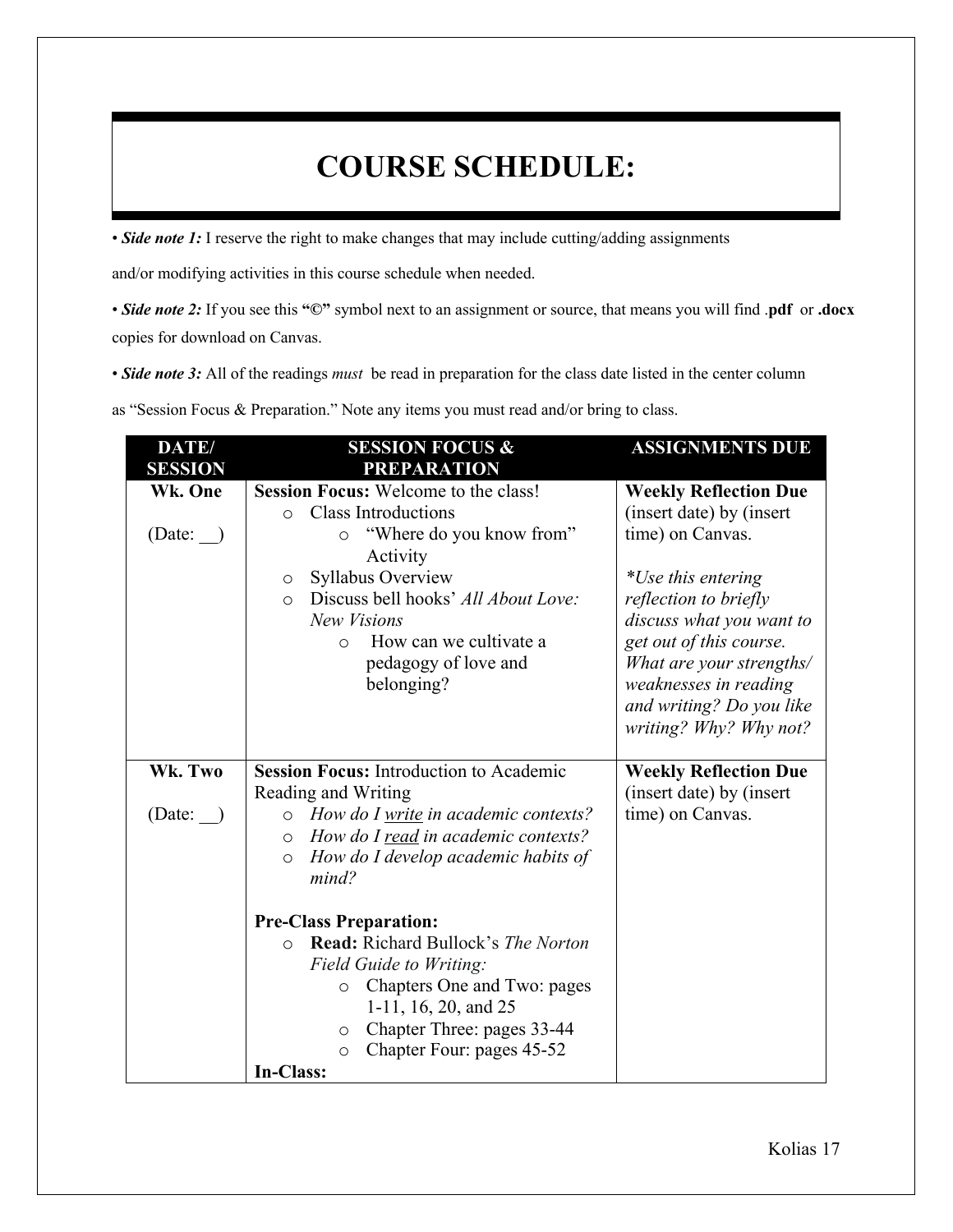| Wk. Three<br>(Date: ) | Watch: Mark Hernandez's "Life"<br>$\circ$<br>Lessons and College Adventures in<br>College Essay Writing" for<br>TEDxGunnHighSchool<br>Group discussions and/or lecture<br>$\circ$<br><b>Session Focus: Rhetorical Situations</b><br>How do I target purpose, audience,<br>O<br>genre, and focus on my stance in my<br>academic writing?                                                                                                                                                                                                                                                                                        | <b>Weekly Reflection Due</b><br>(insert date) by (insert<br>time) on Canvas.         |
|-----------------------|--------------------------------------------------------------------------------------------------------------------------------------------------------------------------------------------------------------------------------------------------------------------------------------------------------------------------------------------------------------------------------------------------------------------------------------------------------------------------------------------------------------------------------------------------------------------------------------------------------------------------------|--------------------------------------------------------------------------------------|
|                       | <b>Pre-Class Preparation:</b><br>Read: Richard Bullock's The Norton<br>$\circ$<br>Field Guide to Writing:<br>Chapters Five to Nine: pages<br>$\circ$<br>53-68<br>In-Class:<br>Group discussions and/or lecture<br>O<br><b>Discuss Definition Essay Requirements</b><br>$\circ$                                                                                                                                                                                                                                                                                                                                                 |                                                                                      |
| Wk. Four<br>(Date:    | <b>Session Focus: In-class Peer Review #1</b><br>Why are 'shitty first drafts' important?<br>O<br>What is collaborative writing?<br>$\circ$<br>How do I use a rubric and guided<br>$\circ$<br>questions to help peers develop their<br>writing with suggestive feedback for<br>form and content?<br>$\circ$ How do I reference a peers'<br>suggestions to improve my own<br>writing?<br><b>Pre-Class Preparation:</b><br><b>Read:</b> Anne Lamott's "Shitty First"<br>$\circ$<br>Drafts" $\mathbb{C}$<br>Bring: a minimum of 2 pages or an<br>$\circ$<br>outline/brainstorm of your Definition<br>Essay for Peer Review Day #1 | <b>Weekly Reflection Due</b><br>(insert date) by (insert<br>time) on Canvas.         |
| Wk. Five<br>(Date: )  | Session Focus: R.E.P. (Revise, Edit,<br>Proofread)<br>What steps do I take to revise, edit, and<br>$\circ$<br>proofread?<br>How do I know my paper is a "final"<br>$\circ$                                                                                                                                                                                                                                                                                                                                                                                                                                                     | <b>Weekly Reflection Due</b><br>(insert date) by (insert)<br>time) on Canvas.        |
|                       | $dr$ aft?<br><b>Pre-Class Preparation:</b>                                                                                                                                                                                                                                                                                                                                                                                                                                                                                                                                                                                     | <b>Final Drafts of</b><br><b>Definition Essay due on</b><br>(insert date) by (insert |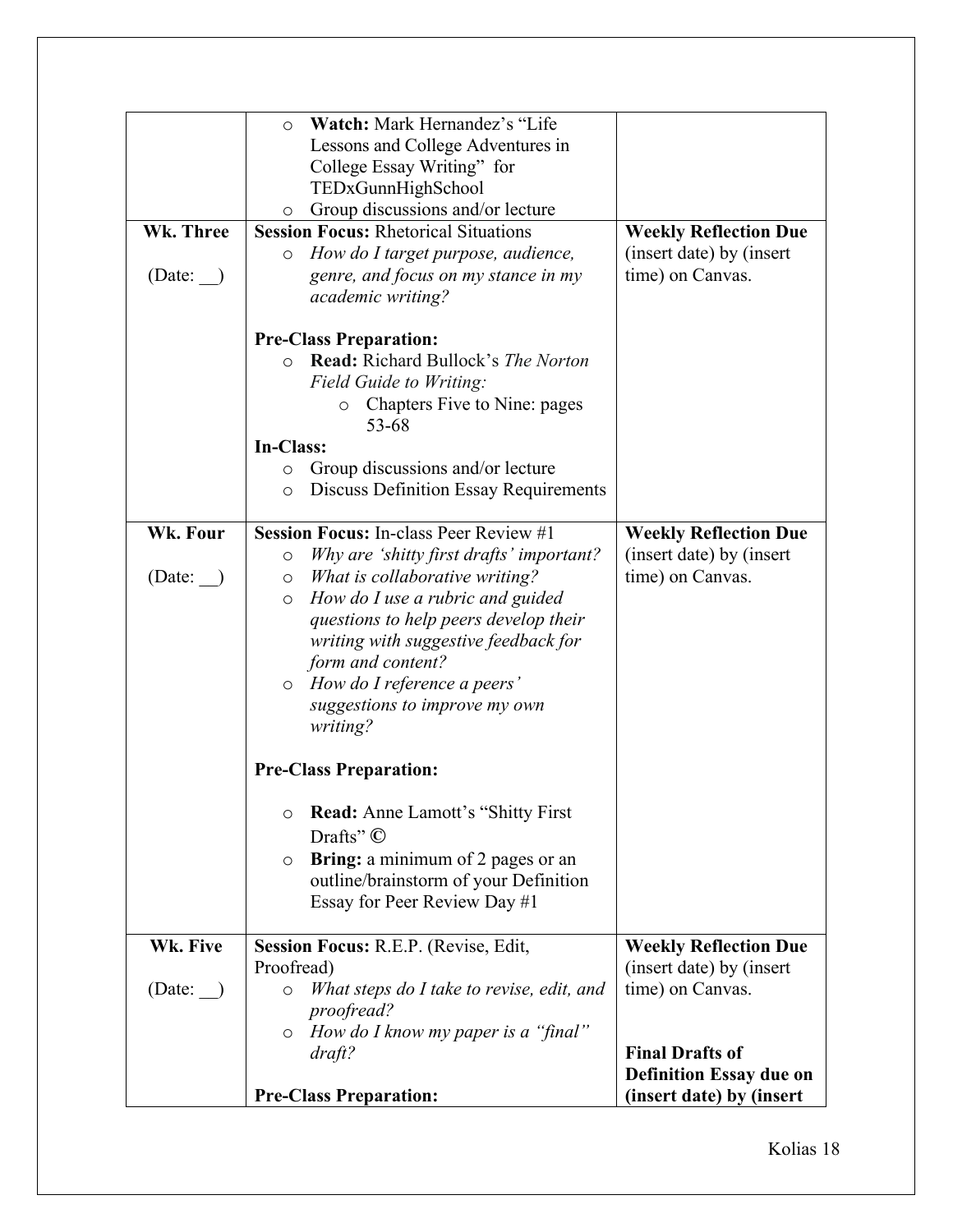|           | Read: Philip Vassallo's<br>$\circ$                    | time) on Canvas. -              |
|-----------|-------------------------------------------------------|---------------------------------|
|           | article, "Protect Your R.E.P.! Revise,                | instructor feedback will        |
|           | Edit, Proofread" ©                                    | be given                        |
|           | Read: Richard Bullock's The Norton<br>$\circ$         |                                 |
|           | Field Guide to Writing:                               |                                 |
|           | <b>Chapter Thirty-Three Pages</b><br>$\circ$          |                                 |
|           | 356-360                                               |                                 |
|           | In-Class:                                             |                                 |
|           |                                                       |                                 |
|           | Group discussions and/or lecture<br>$\circ$           |                                 |
|           | Writing Center resource (guest<br>$\circ$             |                                 |
|           | speaker)                                              |                                 |
| Wk. Six   | <b>Session Focus: Literacy Narratives</b>             | <b>Weekly Reflection Due</b>    |
|           | What is a literacy narrative and why is<br>$\circ$    | (insert date) by (insert        |
| (Date:    | <i>it important?</i>                                  | time) on Canvas.                |
|           | How do I approach writing a literacy<br>$\circ$       |                                 |
|           | narrative?                                            |                                 |
|           |                                                       |                                 |
|           | <b>Pre-Class Preparation:</b>                         |                                 |
|           | <b>Read:</b> Richard Bullock's The Norton<br>$\Omega$ |                                 |
|           | Field Guide to Writing:                               |                                 |
|           | Chapters Ten: pages 75-87<br>O                        |                                 |
|           | In-Class:                                             |                                 |
|           | Group discussions and/or lecture<br>$\circ$           |                                 |
|           | Discuss Literacy Narrative Essay<br>$\circ$           |                                 |
|           | Requirements                                          |                                 |
| Wk. Seven | <b>Session Focus: In-class Peer Review #2</b>         | No reflection this week.        |
|           | Why are 'shitty first drafts' important?<br>$\circ$   |                                 |
| (Date: )  | What is collaborative writing?<br>$\circ$             |                                 |
|           | How do I use a rubric and guided<br>$\circ$           |                                 |
|           | questions to help peers develop their                 |                                 |
|           | writing with suggestive feedback for                  |                                 |
|           | form and content?                                     |                                 |
|           | How do I reference a peers'<br>$\circ$                |                                 |
|           | suggestions to improve my own                         |                                 |
|           | writing?                                              |                                 |
|           |                                                       |                                 |
|           | <b>Pre-Class Preparation:</b>                         |                                 |
|           | <b>Bring:</b> a minimum of 2 pages or an<br>$\circ$   |                                 |
|           | outline of your Literacy Narrative                    |                                 |
|           | Essays for Peer Review day #2                         |                                 |
|           |                                                       |                                 |
| Wk. Eight | <b>Session Focus: Approaching Research</b>            | No reflection this week.        |
|           | How do I start researching for a paper<br>$\circ$     |                                 |
| (Date:    | topic?                                                | <b>Final Drafts of Literacy</b> |
|           | Where do I locate scholarly sources?<br>$\circ$       | Narrative due on (insert        |
|           |                                                       | date) by (insert time) on       |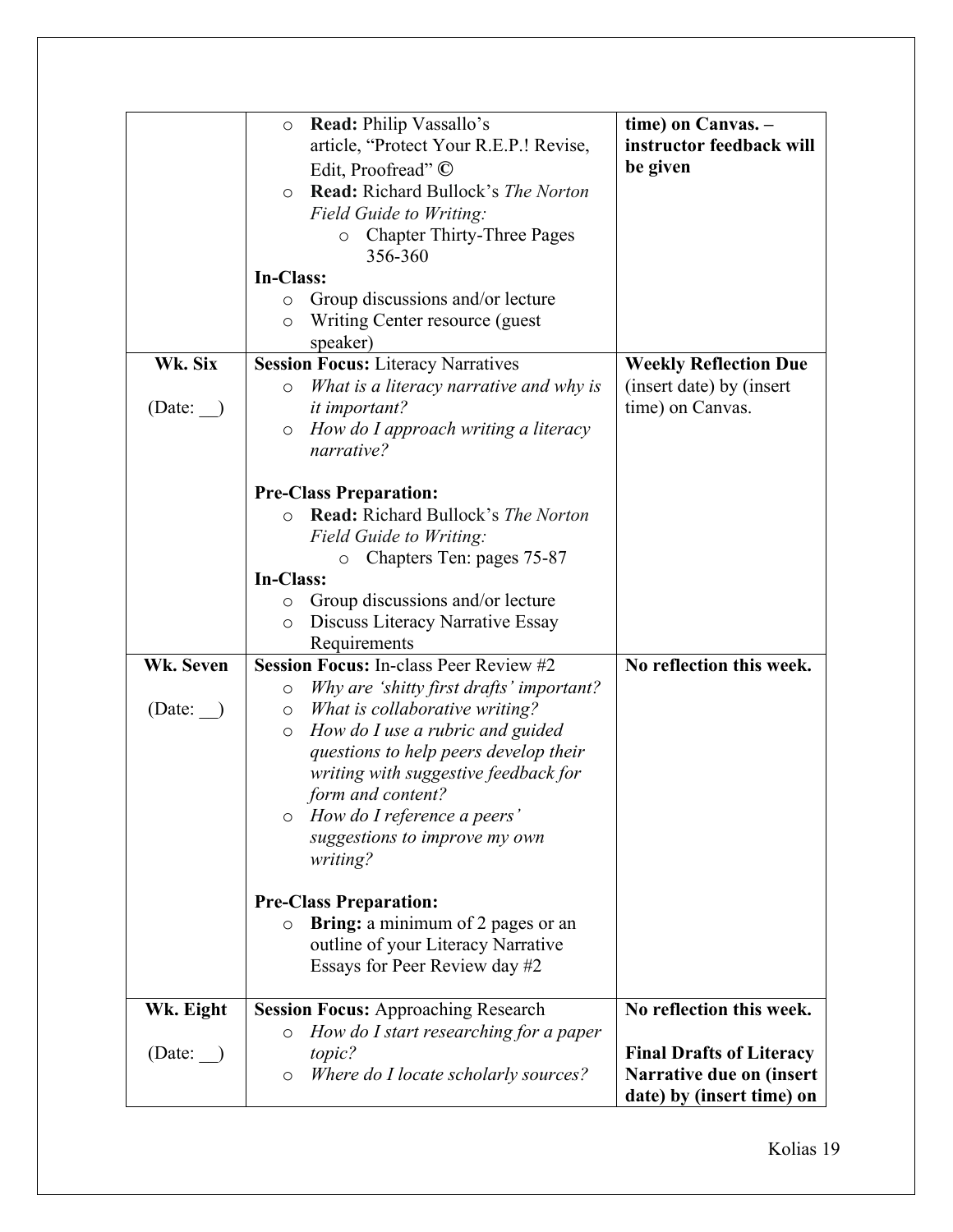|          | How do I evaluate resources for<br>$\circ$<br>credibility?<br>How do I synthesize an author's ideas<br>$\circ$<br>and argument?                                                                        | Canvas. - instructor<br>feedback will be given           |
|----------|--------------------------------------------------------------------------------------------------------------------------------------------------------------------------------------------------------|----------------------------------------------------------|
|          | <b>Pre-Class Preparation:</b><br><b>Read:</b> Richard Bullock's <i>The Norton</i><br>$\circ$<br>Field Guide to Writing:<br>Chapters Forty-Seven to Fifty:<br>$\circ$<br>pages 477-525                  |                                                          |
|          | In-Class:<br>Introduce Final Research Paper<br>$\circ$<br>Assignment (*start thinking of your<br>topics now)<br>Group discussions and/or lecture<br>$\circ$                                            |                                                          |
| Wk. Nine | <b>Session Focus: Annotated Bibliography (Part</b>                                                                                                                                                     | <b>Weekly Reflection Due</b>                             |
| (Date:   | $\mathbf{I}$<br>What is an Annotated Bibliography and<br>$\circ$<br>why is it important in academia?<br>How do I research for scholarly and<br>$\circ$<br><i>popular sources?</i>                      | (insert date) by (insert)<br>time) on Canvas.            |
|          | <b>Pre-Class Preparation:</b><br>Read: Richard Bullock's The Norton<br>$\circ$<br>Field Guide to Writing:<br>Chapters Fifteen: pages 190-<br>$\circ$<br>201                                            |                                                          |
|          | In-Class:<br>Discuss Annotated Bibliography<br>$\circ$<br><b>Assignment Requirements</b><br>Group discussions and/or lecture<br>O<br>Brainstorm final paper topic ideas in<br>$\circ$<br>small groups. |                                                          |
| Wk. Ten  | <b>Session Focus: Annotated Bibliography (Part</b><br>II) — Workshop Day                                                                                                                               | <b>Weekly Reflection Due</b><br>(insert date) by (insert |
| (Date: ) | How do I find and evaluate research to<br>$\circ$<br>support my argument/s and counter-<br>argument/s?                                                                                                 | time) on Canvas                                          |
|          | <b>Pre-Class Preparation:</b><br>Read: Richard Bullock's The Norton<br>O<br><b>Field Guide to Writing:</b>                                                                                             |                                                          |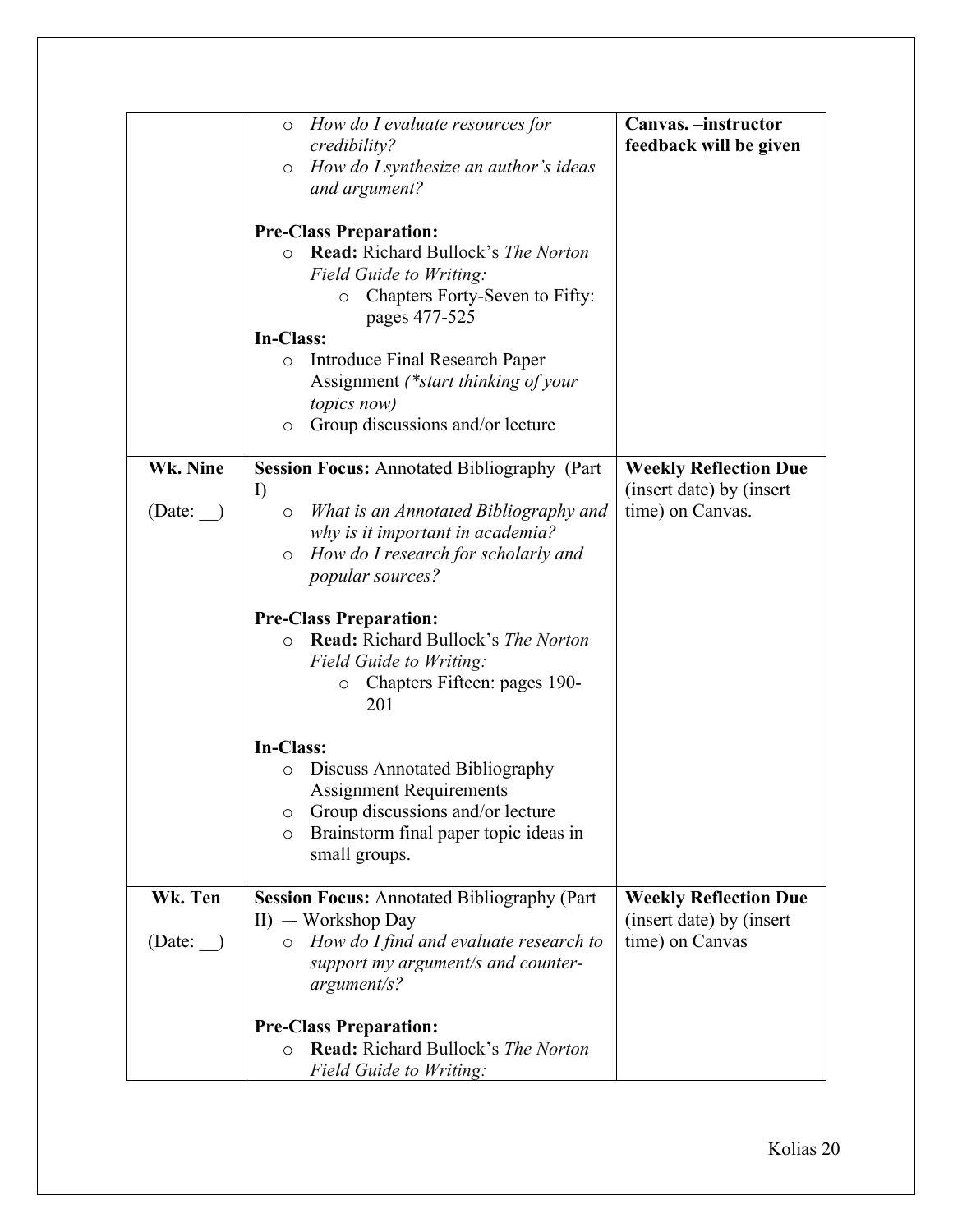| Wk. Eleven<br>(Date: | Skim the MLA citations<br>$\circ$<br>conventions on pages 548-596<br><b>OR</b> if your major uses APA<br>$\circ$<br>citations, skim pages 597-636<br>In-Class:<br><b>Annotated Bibliography Workshop</b><br>$\circ$<br><u>Day!</u><br>Use this class time to work on<br>$\circ$<br>your Annotated Bibliography<br>with me and your peers in<br>group discussions<br><b>Remember:</b> this assignment does a lot<br>$\circ$<br>of the leg work for your final paper.<br>Use this time wisely!<br><b>Session Focus: Ethical Writing and Academic</b><br>Integrity<br>$\circ$ What is plagiarism?<br>How do I quote and cite sources<br>$\circ$<br>ethically?<br><b>Pre-Class Preparation:</b><br><b>Read:</b> Richard Bullock's The Norton<br>$\Omega$<br>Field Guide to Writing:<br>Chapter Fifty-One and Fifty-<br>$\circ$<br>Two: pages 526-543<br>Listen: The Cult of Pedagogy Podcast<br>$\circ$<br>episode on "Teaching Students to<br>Avoid Plagiarism"<br>https://podcasts.apple.com/us/podcast/63-<br>teaching-students-to-avoid-<br>plagiarism/id900015782?i=1000381908955<br>In-Class:<br>Group discussions and/or lecture<br>$\circ$<br>Plagiarism Pair Activity<br>$\circ$ | <b>Weekly Reflection Due</b><br>(insert date) by (insert<br>time) on Canvas.<br><b>Final Drafts of</b><br><b>Annotated</b><br><b>Bibliography due on</b><br>(insert date) by (insert<br>time) on Canvas. -<br>instructor feedback will<br>be given |
|----------------------|---------------------------------------------------------------------------------------------------------------------------------------------------------------------------------------------------------------------------------------------------------------------------------------------------------------------------------------------------------------------------------------------------------------------------------------------------------------------------------------------------------------------------------------------------------------------------------------------------------------------------------------------------------------------------------------------------------------------------------------------------------------------------------------------------------------------------------------------------------------------------------------------------------------------------------------------------------------------------------------------------------------------------------------------------------------------------------------------------------------------------------------------------------------------------------------|----------------------------------------------------------------------------------------------------------------------------------------------------------------------------------------------------------------------------------------------------|
| Wk. Twelve           | <b>Session Focus: Final Research Paper 101;</b>                                                                                                                                                                                                                                                                                                                                                                                                                                                                                                                                                                                                                                                                                                                                                                                                                                                                                                                                                                                                                                                                                                                                       | <b>Final Weekly Reflection</b>                                                                                                                                                                                                                     |
| (Date: )             | Argumentative Paper Refresher Session<br>How do I argue a position?<br>$\circ$<br>How do I back up assertions with<br>$\circ$<br>evidence and ethically cite them?<br>How do I address counter-arguments?<br>$\circ$                                                                                                                                                                                                                                                                                                                                                                                                                                                                                                                                                                                                                                                                                                                                                                                                                                                                                                                                                                  | Due (insert date) by<br>(insert time) on Canvas.<br>*Use this final reflection<br>entry to discuss what you<br>felt about this course.                                                                                                             |
|                      | <b>Pre-Class Preparation:</b>                                                                                                                                                                                                                                                                                                                                                                                                                                                                                                                                                                                                                                                                                                                                                                                                                                                                                                                                                                                                                                                                                                                                                         | What did you learn?                                                                                                                                                                                                                                |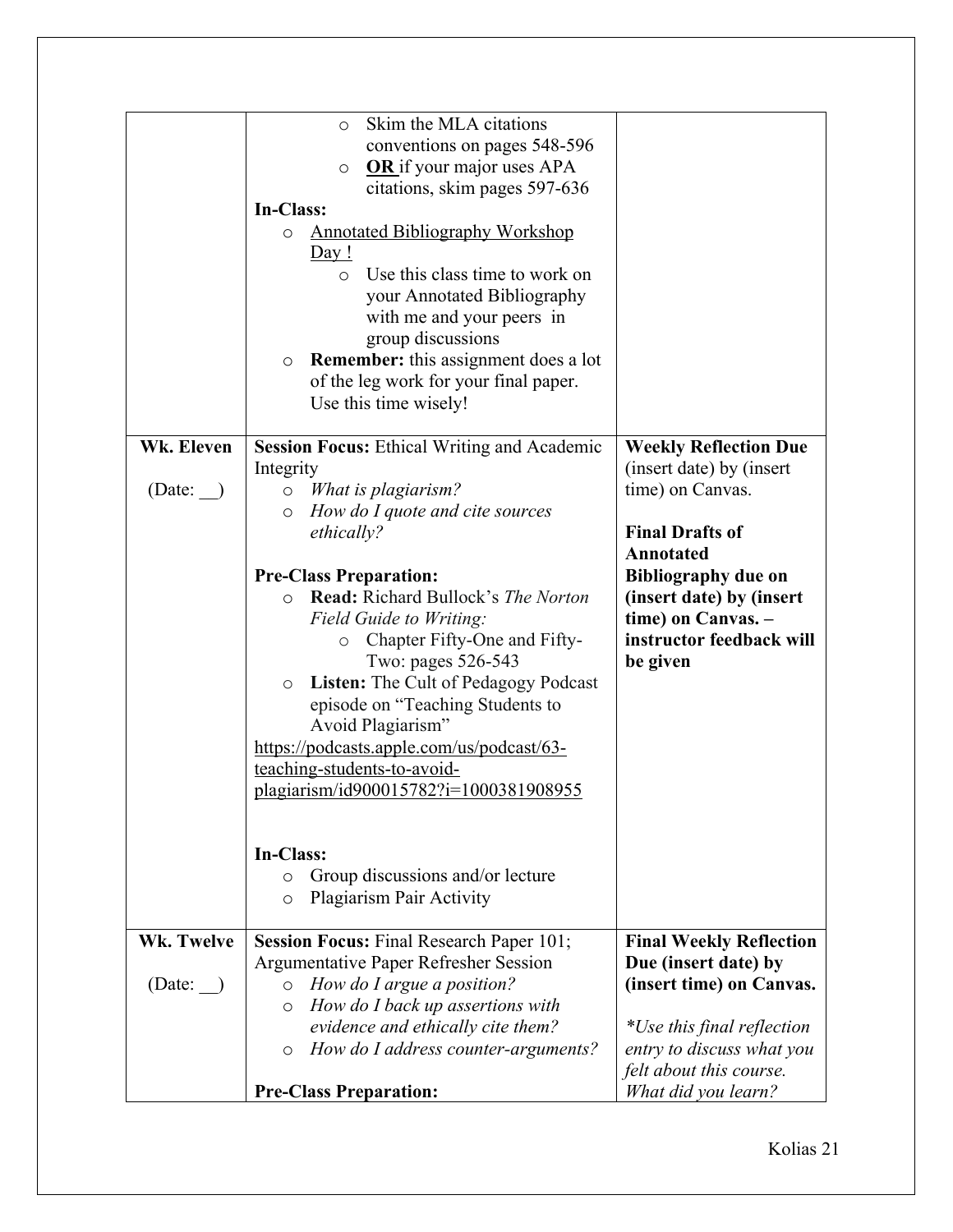|                                  | <b>Read:</b> Richard Bullock's The Norton<br>$\circ$<br>Field Guide to Writing:<br>Chapter Thirteen: pages 157-<br>O<br>184<br>Continue working on final paper<br>$\circ$<br>outlines/drafts<br>In-Class:<br>Group discussions and/or lecture<br>$\circ$<br>Use remainder of class to work on final<br>$\bigcirc$<br>research paper progress                                                                                                                                                                                                     | What do you want to<br>continue working on?<br>etc Just a paragraph<br>will do.           |
|----------------------------------|--------------------------------------------------------------------------------------------------------------------------------------------------------------------------------------------------------------------------------------------------------------------------------------------------------------------------------------------------------------------------------------------------------------------------------------------------------------------------------------------------------------------------------------------------|-------------------------------------------------------------------------------------------|
| Wk.<br><b>Thirteen</b><br>(Date: | <b>Session Focus:</b> In-class Peer Review #3<br>Why are 'shitty first drafts' important?<br>$\circ$<br>What is collaborative writing?<br>$\circ$<br>How do I use a rubric and guided<br>$\circ$<br>questions to help peers develop their<br>writing with suggestive feedback for<br>form and content?<br>$\circ$ How do I reference a peers'<br>suggestions to improve my own<br>writing?<br><b>Pre-Class Preparation:</b><br>Bring: a minimum of 3-4 pages or an<br>$\circ$<br>outline of your Final Research Essays<br>for Peer Review day #3 | No reflection this week.                                                                  |
| Wk.                              | <b>Session Focus: Finals Week Writing</b>                                                                                                                                                                                                                                                                                                                                                                                                                                                                                                        | No reflection this week.                                                                  |
| <b>Fourteen</b>                  | Workshop                                                                                                                                                                                                                                                                                                                                                                                                                                                                                                                                         | <b>Final Drafts of</b>                                                                    |
| (Date: )                         | <b>Preparation:</b><br>Finish up your final papers!<br>$\circ$<br>Use class time to write, workshop, and<br>$\circ$<br>ask further questions before final drafts<br>are due on (insert date)<br><b>OR</b> use this time to make an<br>$\Omega$<br>appointment with the Writing Center $\odot$                                                                                                                                                                                                                                                    | <b>Research Paper</b><br>Narrative due on (insert<br>date) by (insert time) on<br>Canvas. |
| Wk. Fifteen                      | Finals Week: One-on-One Instructor/Student                                                                                                                                                                                                                                                                                                                                                                                                                                                                                                       | No reflection this week.                                                                  |
| (Date: )                         | Conferences<br><b>Pre-Class Preparation:</b>                                                                                                                                                                                                                                                                                                                                                                                                                                                                                                     |                                                                                           |